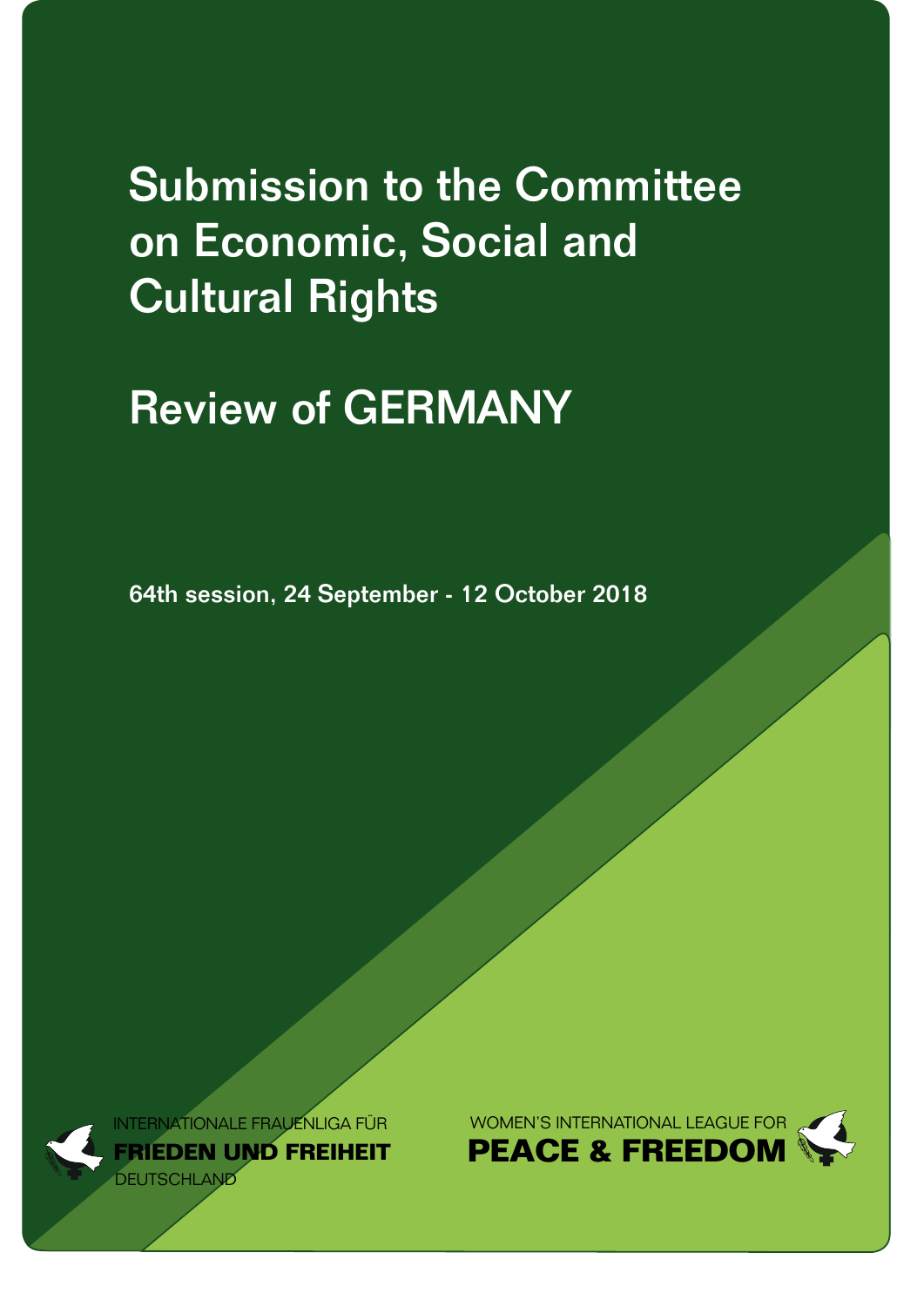© 2018 Women's International League for Peace and Freedom

Permission is granted for non-commercial reproduction, copying, distribution, and transmission of this publication or parts thereof so long as full credit is given to the publishing organisation; the text is not altered, transformed, or built upon; and for any reuse or distribution, these terms are made clear to others.

1ST EDITION AUGUST 2018 Design and layout: WILPF www.wilpf.org // www.ecchr.eu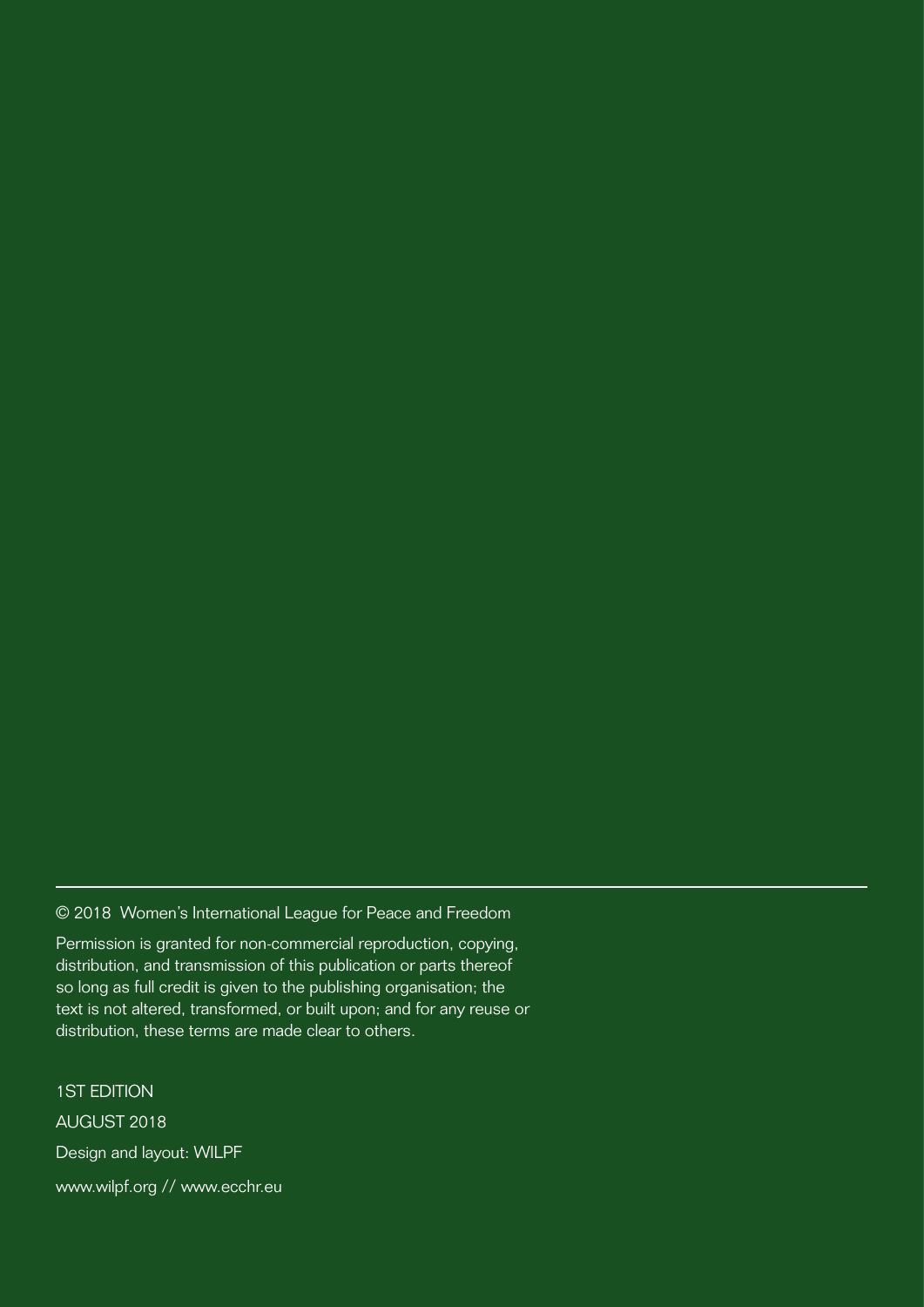## **Contents**

| II. Germany's extraterritorial obligations in relation to austerity measures implemented in other |  |
|---------------------------------------------------------------------------------------------------|--|
|                                                                                                   |  |
|                                                                                                   |  |
|                                                                                                   |  |
|                                                                                                   |  |
|                                                                                                   |  |
|                                                                                                   |  |
|                                                                                                   |  |
|                                                                                                   |  |
| Appendix: Germany's International Human Rights Obligations as a Member State of International     |  |
|                                                                                                   |  |

### **I.** Introduction

<u> 1989 - Johann Stein, fransk politiker (d. 1989)</u>

1. This report draws from a WILPF submission for the Universal Periodic Review (UPR) of Germany, 1 which took place in May 2018. To prepare that UPR submission, WILPF Germany and WILPF International reviewed Germany's National Action Plan for the period 2017-2020 on the implementation of the Security Council Resolution 1325 (NAP 1325) and subsequent resolutions on Women, Peace and Security. This analysis was done from various angles at both the national and international level. Among the areas of concern included in the UPR submission were: the role of Germany in relation to austerity measures implemented in other countries, the human rights impact of Germany's arms transfers, concerns about the increased domestic securitisation and the situation of women asylum seekers and refugees. Concerns and recommendations relating to austerity measures, increased domestic securitisation and the situation of women asylum seekers and refugees are highlighted in this submission to the CESCR. The ones relating to the impact on ESCRs of Germany's arms transfers are addressed in a separate submission made jointly with the European Center for Constitutional and Human Rights (ECCHR).

2. A copy of the WILPF UPR submission on Germany is provided as an annex to this report and will be referred to as "the Annex" when cited in the text

3. As a candidate for a non-permanent seat on the Security Council for 2019/20, Germany promised that the agenda for Women, Peace and Security (WPS) would be a priority in its work. Heiko Maas, German Foreign Minister, has emphasised that "there is a close connection between equal opportunities, the protection of human rights, sustainable development and the preservation of peace and security."<sup>2</sup> Recommendations made in this WILPF submission to CESCR, as well as in the joint one with the ECCHR focusing on arms transfers, provide options for Germany to fulfill that commitment in progressive and active manner. 

 $1$  "Women, Peace and Security, A review of Germany's National Action Plan 1325". Available at:

https://wilpf.org/wilpf\_publications/women-peace-and-security-a-review-of-germanys-national-action-plan-1325-joint-upr-

submission/.<br><sup>2</sup> Speech at the opening of the Women, Peace and Security Focal Points Network Meeting. Available at: https://www.auswaertigesamt.de/en/newsroom/news/maas-rede-frauen-frieden-sicherheit/1897650 .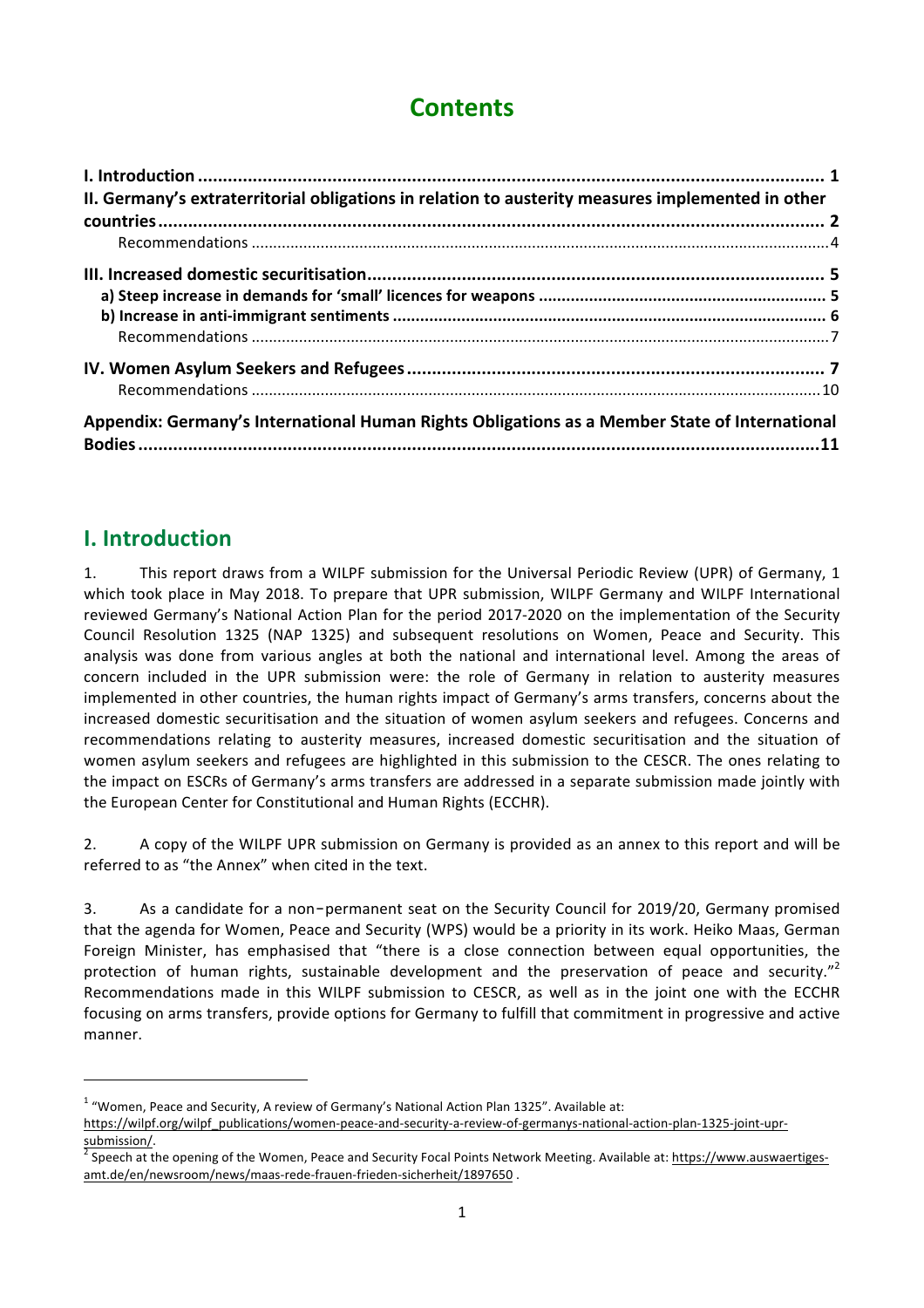## **II.** Germany's extraterritorial obligations in relation to austerity **measures implemented in other countries**

4. Germany, as any other State, has extraterritorial obligations to respect, protect and fulfil human rights in external interventions whether when acting bilaterally or as a member of a multilateral institution.<sup>3</sup> Such obligations demand, at a minimum, for Germany to avoid conduct that would create a foreseeable risk of impairing the enjoyment of human rights by persons living beyond its borders, to refrain from imposing measures that would lead to retrogression on economic and social rights in other countries, and has a policy, whether on trade, aid or development, predicated by human rights, gender and environmental impact assessments of the extraterritorial impacts of its policies and practices. Such assessments should be done with community participation and consultation, as required by the European Union regulation  $472/2013.^4$ Germany's international human rights obligations as a member of international bodies are elaborated in the Appendix.

5. In addition, under its National Action Plan 1325 for the period of 2017-2020, Germany has committed to ensure "the social and political participation of women and girls", and has committed itself to "the equal involvement of women in crisis and violence prevention, promotion of peace, conflict resolution and negotiation processes".<sup>5</sup> One of the major inhibitors to women's participation is the lack of enjoyment of economic and social rights. The absence of such rights confines women to traditional gendered roles and limits the opportunities to be active participants in political life and peace and mediation efforts. It renders language on women's meaningful participation meaningless.

6. Moreover, in the negotiations on the 2030 Agenda, Germany actively supported an independent goal on gender equality and the empowerment of women as well as on peace, security and good governance. Germany's Sustainability Strategy in its new 2016 version provides an essential framework for the national implementation of the 2030 Agenda. Through it, the Federal Government has set itself several targets of its own for women's equality in society and for strengthening their economic participation at the

 $<sup>5</sup>$  Germany's NAP1325 from 2017-2020, page 18. Available at:</sup> http://www.peacewomen.org/sites/default/files/170111\_Aktionsplan\_1325.pdf.

 $3$  See, for instance,, WILPF (2017) "A Feminist Perspective on Post-Conflict - Restructuring and Recovery. The Case of Bosnia and Herzegovina", pages 53- 68. Available at: http://wilpf.org/wp-content/uploads/2017/08/Feminist-political-economy-ENG-FINAL.pdf. The Independent Expert on foreign debt has also highlighted that: "States retain their international human rights law obligations when they participate in multilateral institutions or exercise effective control over lending institutions" (see paragraph 19, UN Index A/HRC/31/60/Add.2) and in later report on the European Union, he reiterated that: "States cannot circumvent their human rights obligations by acting through an institution they create, even if the institution is autonomous and a separate legal entity"(UN Index A/HRC/34/57/Add.1, paragraph 27.) The Committee on Economic, Social and Cultural Rights has also underlined that States parties must respect rights under the Covenant when acting as a member of international organisations. General comments No. 14 (2000) on the right to the highest attainable standard of health, paragraph 39 and No. 23 (2016) on the right to just and favourable conditions to work, paragraph 71.

 $4$  The guiding principles on foreign debt and human rights (UN Index A/HRC/20/23, paragraph 40) and the guiding principles on extreme poverty and human rights (A/HRC/21/39, paragraphs 61 and 92) require carrying out human rights impact assessments before implementing policies based upon international agreements. Principle 13 of the guiding principles on foreign debt and human rights specify that impact analyses should pay special attention to, inter alia, women. Furthermore, in its Concluding Observations, the CEDAW Committee has recommended to Greece, European Union Institutions and the IMF to "cooperate in setting up an observatory to fully evaluate the impact on women of the many measures taken during the economic and financial crisis". UN Index CEDAW/C/GRC/CO/7, paragraph 40. See also: Concluding Observations on Greece. UN Index CRC/C/GRC/CO/2-3, paragraph 29; UN Index A/HRC/25/50/Add.1, paragraph 91 and UN Index A/HRC/31/60/Add.2, paragraphs 75, 81 a) and b). As highlighted by the Independent Expert on foreign debt, the European Union regulation 472/2013 also contains an article requiring member States undergoing adjustment to "seek the views of social partners as well as relevant civil society organisations when preparing its draft macroeconomic adjustment programmes, with a view to contributing consensus over its content" and recommends that "member States should involve social partners and civil society organisations in the preparation, implementation, monitoring and evaluation of financial assistance programmes, in accordance with national rules and practice. "(See UN Index A/HRC/31/60/Add.2, paragraph 30).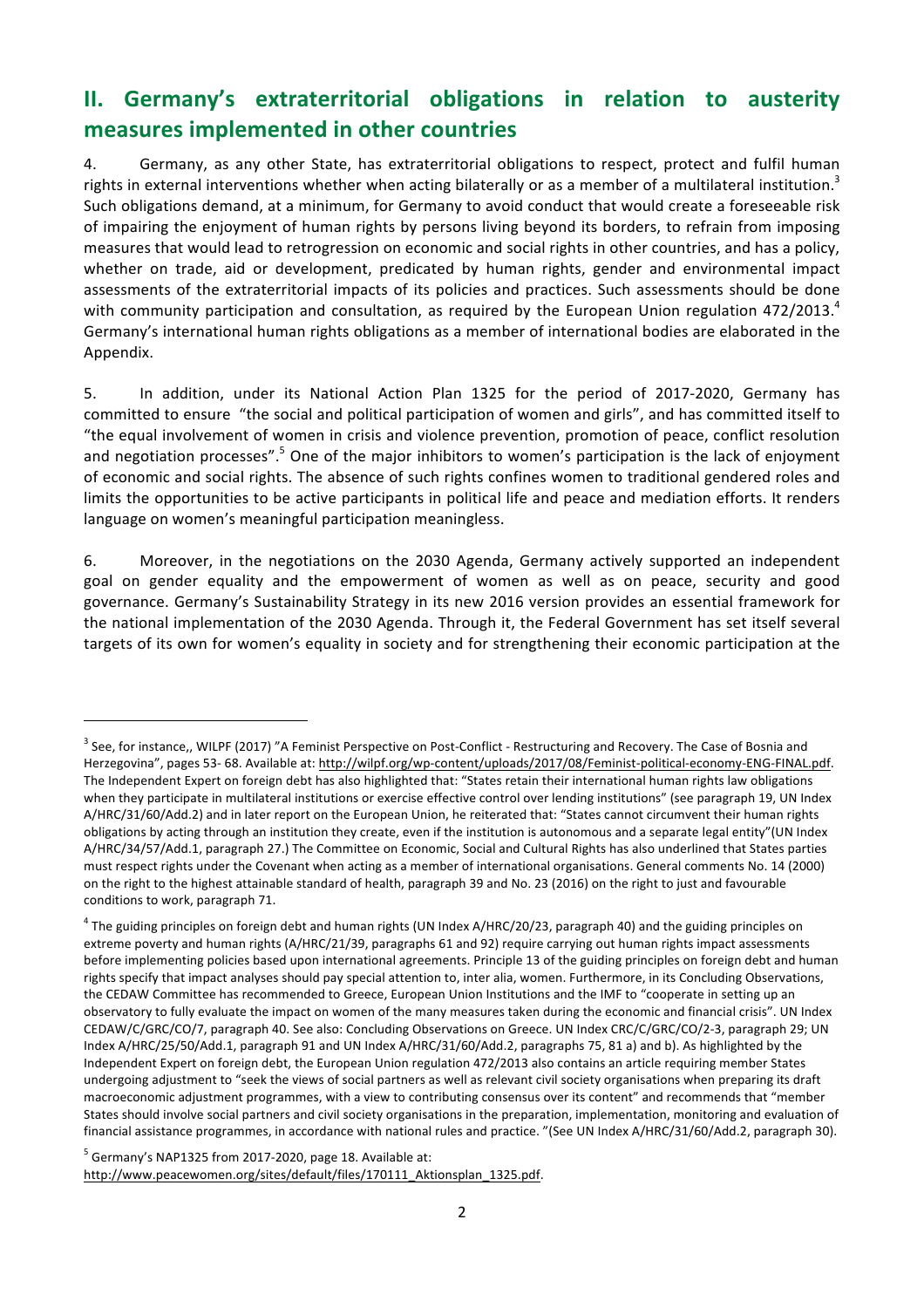national and international level as a contribution to SDG 5. $<sup>6</sup>$ </sup>

7. It is within this framework that WILPF draws attention to the direct role and responsibilities of Germany as a member of multilateral international bodies, specifically the International Monetary Fund (IMF), the World Bank (WB), and the European Union (EU), and the policies of such bodies in respect of human rights and non discrimination, and provides as examples Greece, Ukraine and Bosnia and Herzegovina (BiH). These are examples where such policies have had a devastating impact on the enjoyment of human rights, especially economic and social rights of the population there, compound by gendered impacts. These country examples are illustrated in the Annex to this submission.<sup>7</sup>

8. Germany is one of the most influential member states both in the EU and in the IMF. It is the strongest economic power in the EU and is the EU's largest creditor. <sup>8</sup> It has therefore been in a position to exert considerable influence on the conditions under which countries in the Eurozone can apply for credit and support. Germany is also one of the strongest members in the IMF, as each member's quote determines its relative voting power: it is the IMF's fourth-largest shareholder.  $9$ 

9. The IMF and the EU are among the international organisations that have promoted economic development strategies based on neoliberal assumptions underpinning their interventions such as privatization and introduction of austerity measures.

10. WILPF research has shown that conditionalities, imposed by international organisations, contingent on structural reforms and austerity measures, often have devastating impacts on the economic and social rights of the host countries' populations. Specifically, WILPF has highlighted how austerity measures have a disproportionate impact on the economic and social rights of women, which further poses obstacles to women's meaningful participation in decision-making processes in countries such as Bosnia or Ukraine. <sup>10</sup> Various human rights bodies, including CESCR and the Committee on the Convention on Elimination of

<sup>6</sup> https://www.bundesregierung.de/Content/DE/\_Anlagen/2017/02/2017-02-27-nachhaltigkeit-neuauflageengl.pdf? blob=publicationFile&v=1.

 $^7$  See section on "Germany's International Human Rights Obligations as a Member State of International Bodies and Case Studies on Greece, Bosnia Herzegovina and Ukraine", pages 28 to 33, of the report "Women, Peace and Security, A review of Germany's National Action Plan 1325". Available at https://wilpf.org/wp-content/uploads/2017/12/Germany-UPR\_FINAL\_WEB.pdf .

 $8$  As a founding member of the European Union and the Eurozone, Germany has established itself within the EU as the strongest economic power. As of July 2017, its GDP lied at 3,134bn EUR, far ahead of the UK (2,367 n EUR) or France (2,229bn EUR). In 2016, Germany's trade surplus had reached a new record of 252.9bn EUR, the largest gap between exports and imports since registration, having now the largest trade surplus worldwide. See:

https://www.destatis.de/Europa/EN/Country/Comparison/GER\_EU\_Compared.html and 

http://www.spiegel.de/wirtschaft/soziales/deutsches-exportplus-ist-laut-ifo-institut-weltweit- das-groesste-a-943507.html. 

<sup>&</sup>lt;sup>9</sup> https://www.bundesbank.de/Navigation/EN/Tasks/Financial\_and\_monetary\_system/Cooperation/IMF/imf.html To illustrate: Germany has cast in total 267,809 votes in the Special Drawing Rights Department, which is 5.32 % of total voting power (http://www.imf.org/external/np/sec/memdir/members.aspx ). Voting power varies on certain matters pertaining to the General Department with use of the Fund's resources in that Department. In comparison, the UK and France both have 4.03 % of total voting power, respectively. Germany's influence in the IMF was further illustrated, for instance, when the German government successfully pressured the IMF in 2016 not to grant a debt cut to Greece

<sup>(</sup>http://www.imf.org/external/np/sec/memdir/members.aspx and https://www.thenationalherald.com/125023/germany-makesimf-blink-over-greek-debt-relief-tsipras-loses-big/ )

 $10$  See, for instance, WILPF et al. (2017), "Obstacles to Women's Meaningful Participation in Peace Efforts in Ukraine. Impact of Austerity Measures and Stigmatisation of Organisations Working for Dialogue". Joint submission to the Universal Periodic Review of Ukraine, 28th Session. Available at: http://wilpf.org/wp-content/uploads/2017/04/UKRAINE.UPR\_.JointSubmission-30-Mar-2017.pdf. See also: WILPF et al. (2017), "The Effects of Intervention by International Financial Institutions on Women's Human Rights in Ukraine". Joint Shadow Report to the CEDAW Review of Ukraine, 66th Session. Available at: http://wilpf.org/wpcontent/uploads/2017/02/CEDAW-Shadow-Report-on-Ukraine\_20170124.pdf . See also: WILPF (2017)"A Feminist Perspective on Post-Confict Restructuring and Recovery. The Case of Bosnia and Herzegovina". Available at: http://wilpf.org/wpcontent/uploads/2017/08/Feminist-political-economy-ENG-FINAL.pdf.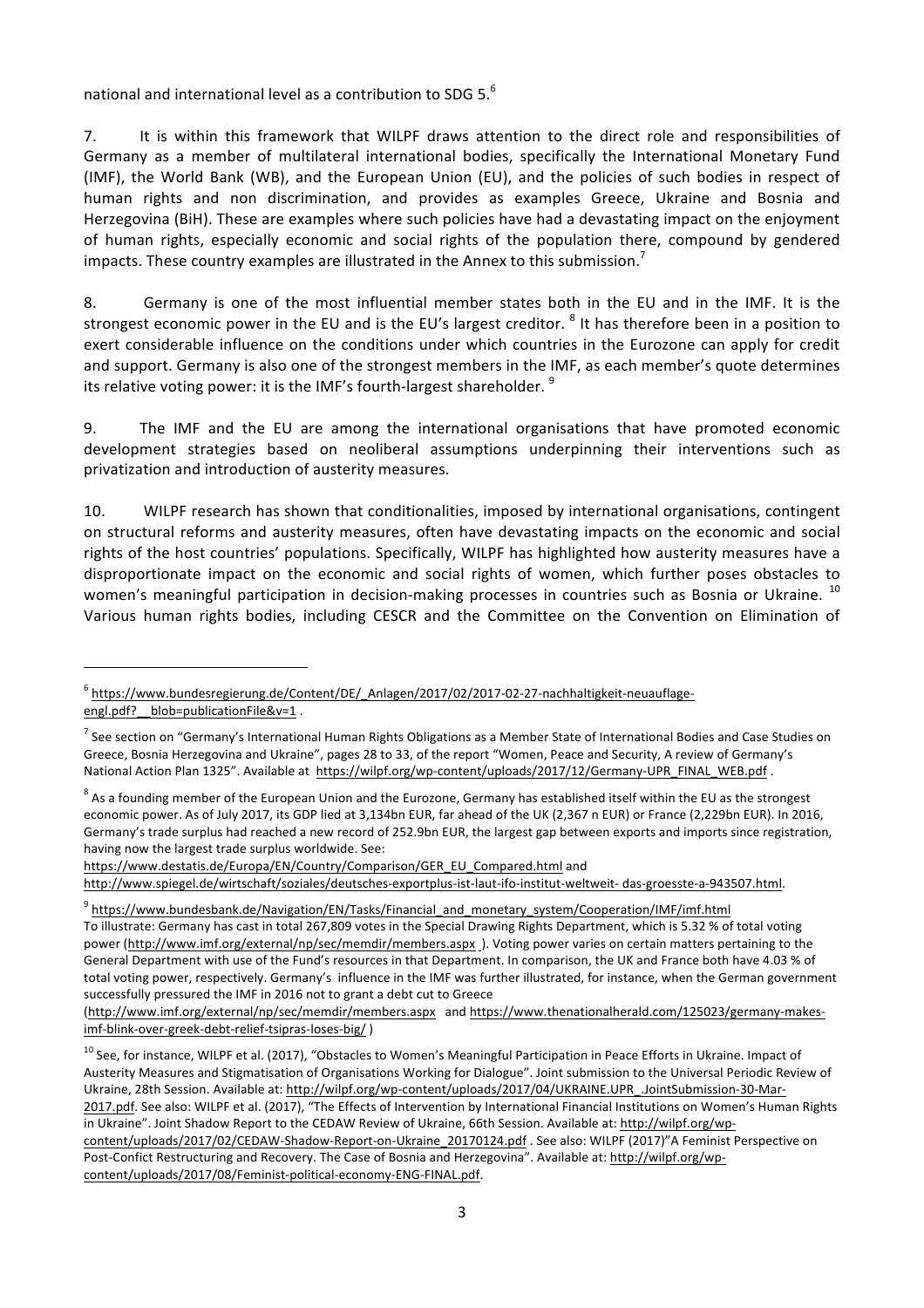Discrimination against Women (CEDAW Committee) have emphasised specifically the threat of austerity measures to economic and social rights and women's rights.

11. Particular conditionalities linked to the funding by international bodies such as the EU and the IMF have been shown to contribute to the feminisation of poverty, and the deepening of gender inequalities within the family and society as a whole. This is because firstly, women are among the primary beneficiaries of pro-social spending. For example, cutbacks in public health and social service expenditures rely on shifting the burden of care to women. Gendered social norms mean women are expected to compensate for reduced state support by spending more time to care for sick and elderly family members. This, in turn, also reduces the amount of time available for remunerated work. Secondly, due to the feminisation of care in both paid and unpaid work, women tend to be employed in the sectors where most job cuts have taken place.<sup>11</sup>

12. It is incumbent upon Germany and indeed International Financial Institutions (IFIs) and other international organisations to ensure that policies do not undermine human rights.  $^{12}$  Hence, there is a need for *ex ante* and *ex post facto* human rights and gender impact assessments that identify the distributive effects of austerity policies so as to prevent them from having a disproportionate impact on sectors of society. 

#### **Recommendations**

 

13. In line with its international human rights obligations, Germany should

- 13.1. Push for the conduct of human rights and gender impact assessments before supporting and approving additional adjustment programmes in other countries;
- 13.2. Ensure that gender and human rights impact assessments are transparent and envisage community participation and consultation, and include, at a minimum, an evaluation of past failures to protect economic, social and cultural rights and ex ante forecasts of the social and human rights impacts of particular adjustment measures;
- 13.3. Push, as a member of the relevant international organisations, for:
	- " reviews economic reform policies and adjustment measures to ensure they do not undermine the progressive realisation of economic, social and cultural rights, giving priority to safeguarding the enjoyment of minimum essential levels of economic and social rights by all individuals disproportionately impacted; and
	- the development of guidelines for comprehensive human rights and social impact assessment of adjustment programmes;
- 13.4. Make policy changes and decisions, as a member of the relevant international organisations, based on assessments and ensure mitigation strategies to prevent violations of rights including violations of economic, social and cultural rights linked to conditionalities.

 $11$  WILPF et al. (2017), "The Effects of Intervention by International Financial Institutions on Women's Human Rights in Ukraine". Joint Shadow Report to the CEDAW Review of Ukraine, 66th Session. Available at: http://wilpf.org/wp-content/uploads/2017/02/CEDAW-Shadow-Report-on- Ukraine\_20170124.pdf. 

 $12$  Various human rights bodies have confirmed that international institutions are to respect international human rights bodies. See for example: UN Index A/HRC/31/60/Add.2, Report by the Independent Expert on foreign debt on the impact of austerity measures on the Greek population, paragraphs 19, 21, 25.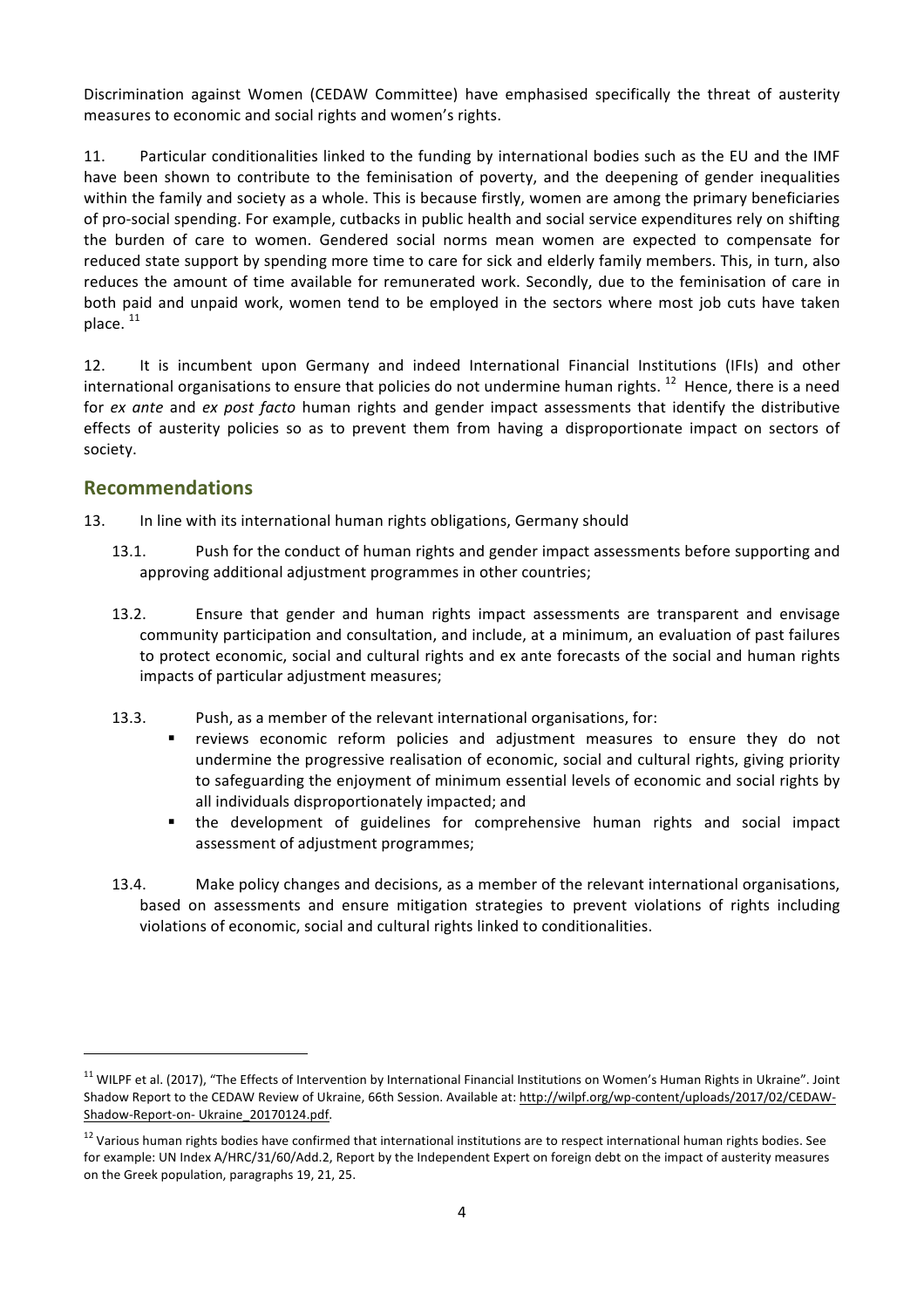### **III.** Increased domestic securitisation

#### **a) Steep increase in demands for 'small' licences for weapons**

14. One of the main pillars of WPS agenda encompasses prevention of conflict and violence, including sexual and gender-based violence. Conflict prevention requires creating human security and tackling root causes of conflict and violence through long-term prevention rather than through continued cycles of crisis response. Preventing and responding to acts of gender-based violence, promoting women's meaningful participation and livelihoods and upholding women's rights are therefore vital preventing conflicts and sustaining peace.

15. The principles of the WPS agenda have to be applied to the national German context as well and mainstreamed on domestic policies, legislation and linked with everyday actions. The OCSDE's analysis also emphasises that national implementation strategies on WPS are relevant for all countries, and not only for those involved in conflict and that states should examine how women and gender issues are included in their own structures and mechanisms dealing with peace and security domestically.  $^{13}$  Crucially, the absence of generalised violence does not mean that there is no risk of gender-based violence. Germany has committed to take measures to improve gender equality  $14$  and to increase women's representation in decision-making positions,  $^{15}$  a crucial component of the WPS agenda.

16. In light of these commitments, WILPF draws attention to the steep increase in the demand of socalled 'small' licences for weapons (*Kleiner Waffenschein*). These include licences for alarm pistols, gas pistols, riot agents and similar weapons. From June 2015 to June 2016, the number of owners of Kleine *Waffenscheinegrew* by 54 per cent.<sup>16</sup> Furthermore, registered *Kleiner Waffenschein* increased from 273'000 in September 2016 to 440'000 in the same month of 2017, according to the Ministry of Interior.  $^{17}$ 

17. The weapons covered by the *Kleiner Waffenschein* are comparatively easy to acquire. If they are kept at home, individuals above the age of 18 are allowed to acquire such weapons without the need for a licence. It is crucial to highlight that there is no official data of individuals possessing such weapons in their home. If they are carried on the street, individuals have to apply for a licence with the German Arms Agency. If the agency finds no previous criminal record, any individual is allowed to carry a weapon for a fee between 50 and 100 Euros, depending on the state (Länder), without being trained on the weapon's responsible and proper use and without prior experience.<sup>18</sup> Experts have doubted the effectiveness of such weapons as a means of self-defence due to owners' lack of experience and have highlighted that they could even be used against owners of attacked.  $^{19}$  Weapons such as alarm pistols can cause serious bodily harm and may burst eardrums. They can also cause death when blood vessels burst, caused by pulling the trigger in close proximity to the targeted individual. WILPF cautions that the increased availability of these weapons may contribute to a rise in all forms of violence, including gender-based violence, which may therefore pose a threat to women's security in particular.  $20$ 

<sup>&</sup>lt;sup>13</sup> OSCE (2014), "OSCE Study on National Action Plans on the Implementation of the United Nations Security Council Resolution 1325". Available at: http://www.osce.org/secretariat/125727?download=true.

 $14$  UPR II 124.71.

<sup>&</sup>lt;sup>15</sup> UPR II 124.74; UPR II 124.157.

<sup>16</sup> https://deutsche-wirtschafts-nachrichten.de/2016/08/21/deutsche-bewaffnen-sich-deutlicher-anstieg-bei-kleinem-waffenschein/. 

<sup>&</sup>lt;sup>17</sup> http://www.spiegel.de/panorama/gesellschaft/kleiner-waffenschein-in-deutschland-laien-am-abzug-a-1118109.htmlmwaffenschein/. 

<sup>&</sup>lt;sup>18</sup> http://www.spiegel.de/panorama/gesellschaft/kleiner-waffenschein-in-deutschland-laien-am-abzug-a-1118109.html .

<sup>19</sup> http://www.zeit.de/gesellschaft/zeitgeschehen/2016-10/waffenbesitz-kleiner-waffenschein-deutschland-kriminalitaet. 

<sup>&</sup>lt;sup>20</sup> Whilst it should be emphasised that arms such as alarm pistols, gas pistols etc. are not in the same category as firearms, they may be mistaken for real guns. The CEDAW Committee, OHCHR and the Human Rights Council are among the human rights bodies that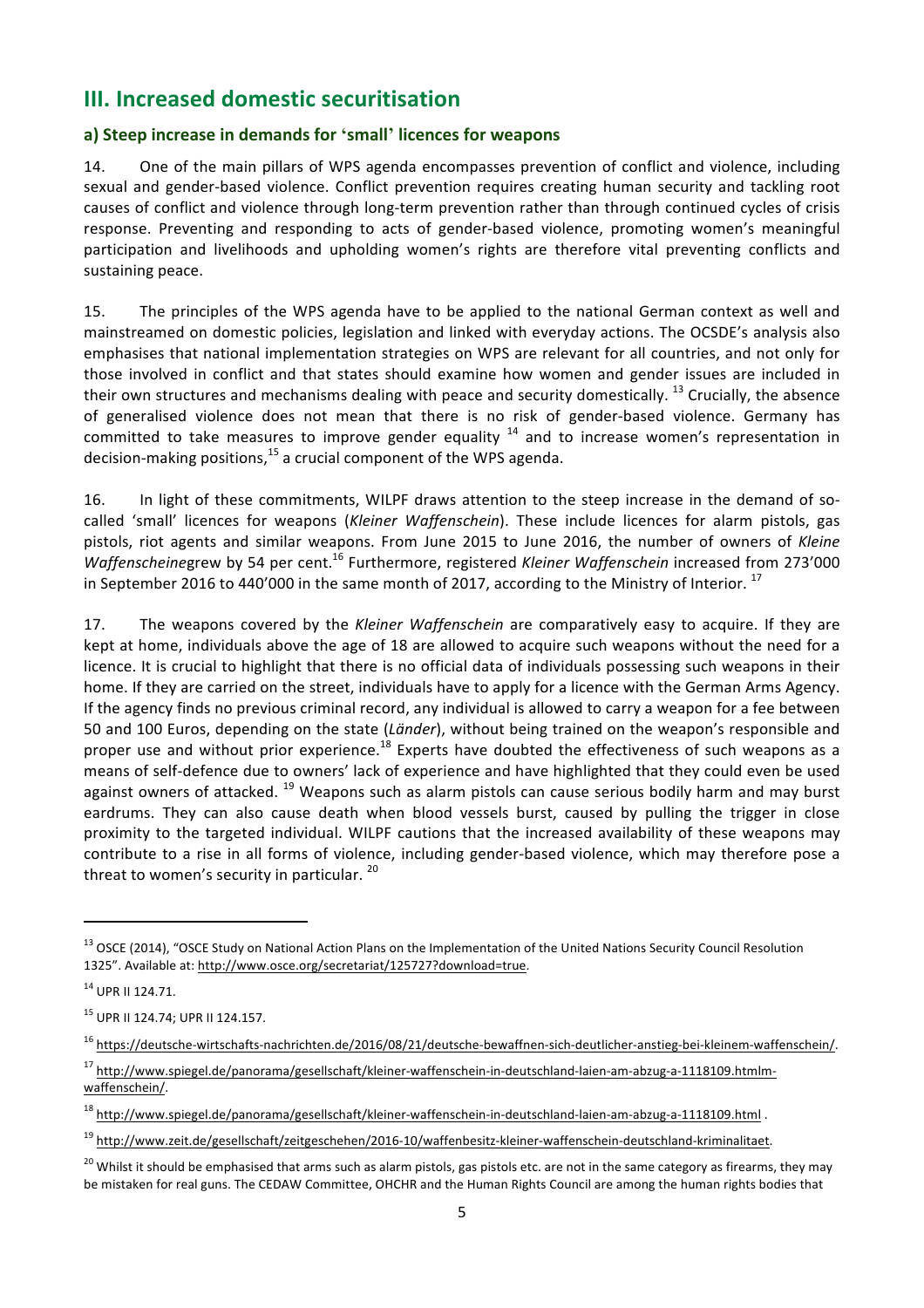#### **b)** Increase in anti-immigrant sentiments

18. The surge in ownership of *Kleine Waffenscheine* is partly fuelled by an amplified climate of fear and anti-immigrant sentiments.<sup>21</sup> Far-right political groups such as Pegida or Alternative für Deutschland (AfD), continue to fuel such fears with the perceived threat and "otherness" of refugees. Seeking to mobilise the voting public, far right politicians deploy narratives about the threat of 'islamisation' and refugees' criminal tendencies.<sup>22</sup> Frauke Petry of AfD has welcomed the increase of applications for the *'small'* licences for weapons and claimed that every family should be able to protect itself.<sup>23</sup> Biased media reports and so-called 'fake news'<sup>24</sup> further contribute to increased sentiments of insecurity and a perceived disproportionate threat from refugees. New arguments are also being brought to demonstrations organised by Pegida or AfD, such as 'we just protect our German population and values/traditions.' Nonetheless, openly racist speeches are also heard in the demonstrations.

19. In 2016, according to the Standard Eurobarometer 85 survey, 59 per cent of German respondents had negative attitudes towards non-EU immigrants;<sup>25</sup> 61 per cent believed that welcoming refugees would increase domestic terrorism.  $^{26}$  One of the most striking illustrations of the German population becoming worryingly xenophobic is the outcome of the September 2017 elections: the far-right party AfD has entered parliament as the third-largest party.  $^{27}$  Other illustration is the growing numbers of hate crimes. In March 2018, the Interior Ministry of Germany reported that at least 950 hate crimes had been committed against Muslims or mosques in Germany in 2017. Crimes included physical assault, threatening letters, hate speech and spraying Nazi-themed graffiti on mosques.<sup>28</sup> In some cases, pig's blood was smeared on buildings or Nazi symbols were sprayed on walls.<sup>29</sup> The Ministry also reported around 90 demonstrations against the alleged 'Islamisation' of Germany (marches organised by Pegida not included in that figure).<sup>30</sup>

20. In the context of the UPR, Germany has committed to takes measures to avoid such stigmatisation

<u> 1989 - Johann Stoff, amerikansk politiker (d. 1989)</u>

<sup>21</sup> http://www.spiegel.de/panorama/gesellschaft/kleiner-waffenschein-alle-infos-im-ueberblick-a-1071966.html.

<sup>22</sup> http://www.abendzeitung-muenchen.de/inhalt.lumpenproletariat-quotenneger-schiessbefehl-so-fremdenfeindlich-ist-die-afdeine- zitatesammlung.7608283f-6291-44bf-b4f0-16033928e83c.html. https://www.theguardian.com/world/2018/aug/31/germanychemnitz-far-right-neo-nazis-not-neighbour. See also: Koch (2016), AfD und Pegida: Rassismus im Anmarsch? Rechtspopulismus, Fremdenfeindlichkeit und Islamophobie 2015-2016.

- <sup>23</sup> https://deutsche-wirtschafts-nachrichten.de/2016/08/21/deutsche-bewaffnen-sich-deutlicher-anstieg-bei-kleinem-waffenschein/.
- <sup>24</sup> http://www.faz.net/aktuell/politik/inland/geruechte-im-internet-wie-falschmeldungen-die-terrorangst-schueren-14356204.html
- <sup>25</sup> http://data.europa.eu/euodp/en/data/dataset/S2130\_85\_2\_STD85\_ENG

<sup>26</sup> http://www.pewresearch.org/fact-tank/2016/09/16/european-opinions-of-the-refugee-crisis-in-5-charts/.

 $30$  Ibid.

have recognised that the presence of arms threatens women's security. See for instance CEDAW Committee General Comment 35, UN Index CEDAW/GR/35 14 July 2017, paragraph 42; OHCHR report on human rights and the regulation of civilian acquisition, possession and use of firearms UN Index A/ HRC/32/21, 5 April 2016, for instance paragraphs 7, 21, 22, 23, 26; and HRC Resolution 24/35 (2013): "Impact of arms transfers on human rights in armed conflicts", paragraphs 1 and 2; HRC Resolution 26/16 (2014): "Human rights and the regulation of civilian acquisition, possession and use of firearms", paragraph 1; HRC Resolution 29/10 (2015): "Human rights and the regulation of civilian acquisition, possession and use of firearms", paragraph 1; and HRC Resolution 32/12 (2016): "Impact of arms transfers on human rights", paragraphs 1 and 2. WILPF has also pointed out that femicides are strongly correlated with the level of firearms availability. See http://wilpf.org/the-impact-of- rearms- on-women/.

<sup>27</sup> https://www.theguardian.com/world/ng-interactive/2017/sep/24/german-elections-2017-latest-results-live-merkel-bundestagafd

<sup>&</sup>lt;sup>28</sup> https://www.aljazeera.com/news/2018/03/anti-muslim-hate-crimes-surge-germany-spain-180303142227333.html and https://www.dw.com/en/germany-sees-almost-1000-anti-muslim-crimes-in-2017/a-42810445. 

<sup>&</sup>lt;sup>29</sup> https://www.dw.com/en/germany-sees-almost-1000-anti-muslim-crimes-in-2017/a-42810445.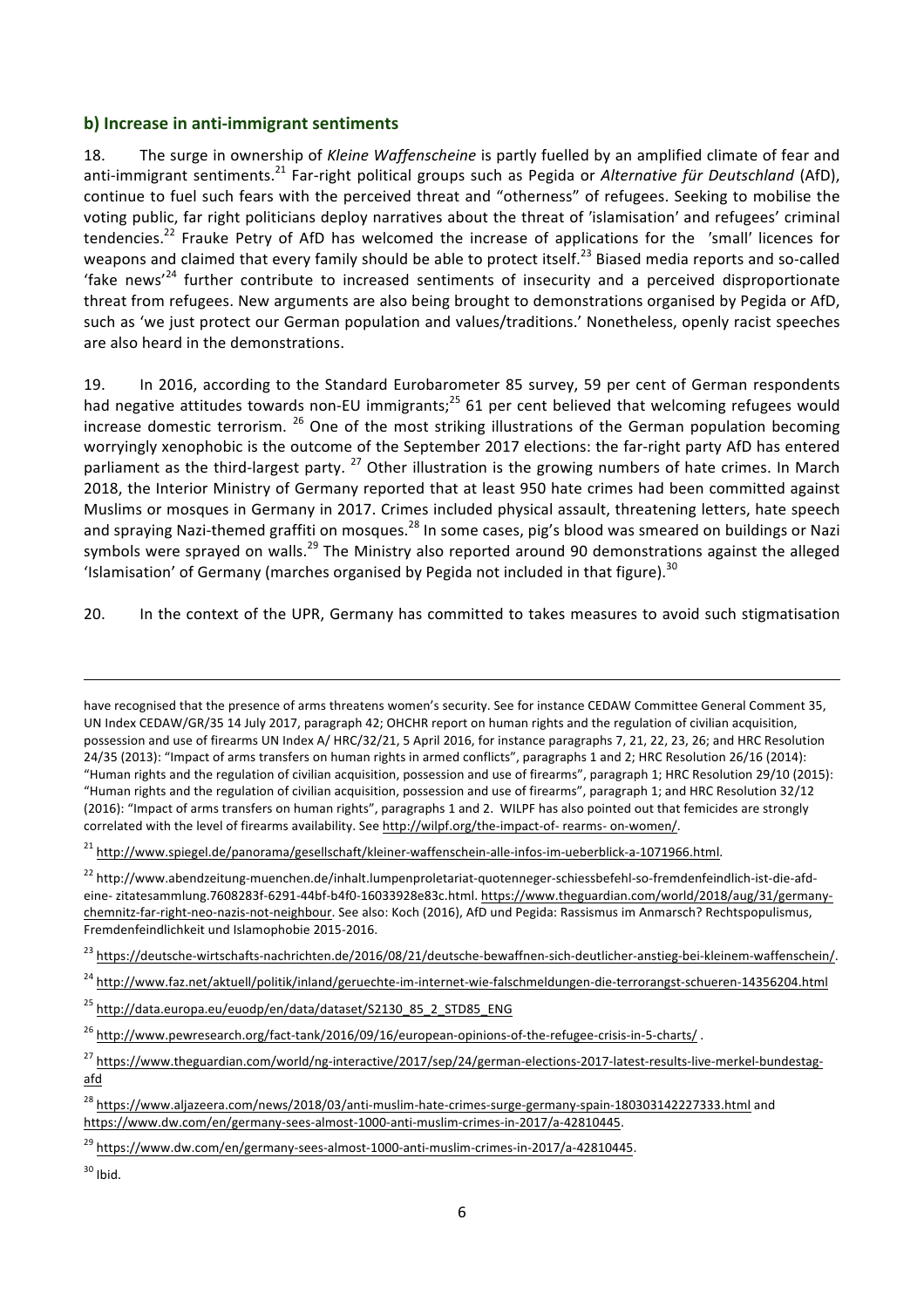and negative stereotyping of migrants and minorities.<sup>31</sup> Furthermore, it has committed to "take effective measures to prevent the dissemination of racist and xenophobic speeches on the Internet and through the media."<sup>32</sup>

21. Against this backdrop, WILPF welcomes the development of an updated National Action Plan against Racism and specifically its implemented and envisioned measures and policies to prevent the increase of racist attitudes and actions towards refugees.<sup>33</sup> We also particularly welcome the establishment of the joint "Forum against Racism" of civil society organisations and the government as an internal platform for exchange and discussions.<sup>34</sup>

#### **Recommendations**

22. Germany should:

- 22.1. Follow up on commitments in its updated National Action Plan against Racism and in the UPR and take necessary measures to counter the narrative by media and right-wing political groups that stereotypes migrants and refugees and that could lead to perceived increased levels of insecurity;
- 22.2. Specifically, implement measures to promote a welcoming political climate for refugees, including by raising public awareness about the impact of xenophobic propaganda. Germany should implement positive awareness-raising campaigns, together with civil society, counteracting fearful tendencies and stereotypes against refugees and immigrants and seeking to integrate them;
- 22.3. Support civil society groups that carry out awareness raising campaigns about the risks associated with an increase of 'small' weapon licence ownerships;
- 22.4. Collect data about a potential correlation between an increase of *Kleine Waffenscheine* and incidents of violence, including gender-based violence, and consider each licence application carefully;
- 22.5. Collect data on the use in public spaces of unlicensed weapons of the type covered by the *Kleiner Waffenschein* and consider always licencing those types of weapons even those that are supposedly only kept at home.

## **IV. Women Asylum Seekers and Refugees**

23. The following information is relevant to both asylum seekers and refugees, accordingly references to refugees in this document include asylum seekers. In 2011, in its Concluding Observations on Germany, the CESCR noted "with deep concern the situation of asylum-seekers who do not receive adequate social benefits, live in inadequate and overcrowded housing, have restricted access to the labour market and have access only to emergency health care (art.2(2))."<sup>35</sup> It urged Germany "to ensure, in line with international

 $33$  See here for the updated National Action Plan against Racism

 $31$  Recommendations: UPR I 81.18; UPR II 124.189; UPR II 24.192; UPR II 24.85; UPR II 124.95; UPR II 124.96:.

 $32$  UPR II 124.88. See also: UPR I 81.17; UPR II 124.114; UPR II 124.98; UPR II 124.99; UPR II 124.105.

https://www.bmfsfj.de/blob/116798/5fc38044a1dd8edec34de568ad59e2b9/nationaler-aktionsplan-rassismus-data.pdf . 

 $34$  Ibid. page 187.

<sup>&</sup>lt;sup>35</sup> UN document E/C.12/DEU/CO/5, 12 July 2011. Available at https://tbinternet.ohchr.org/\_layouts/treatybodyexternal/Download.aspx?symbolno=E%2fC.12%2fDEU%2fCO%2f5&Lang=en .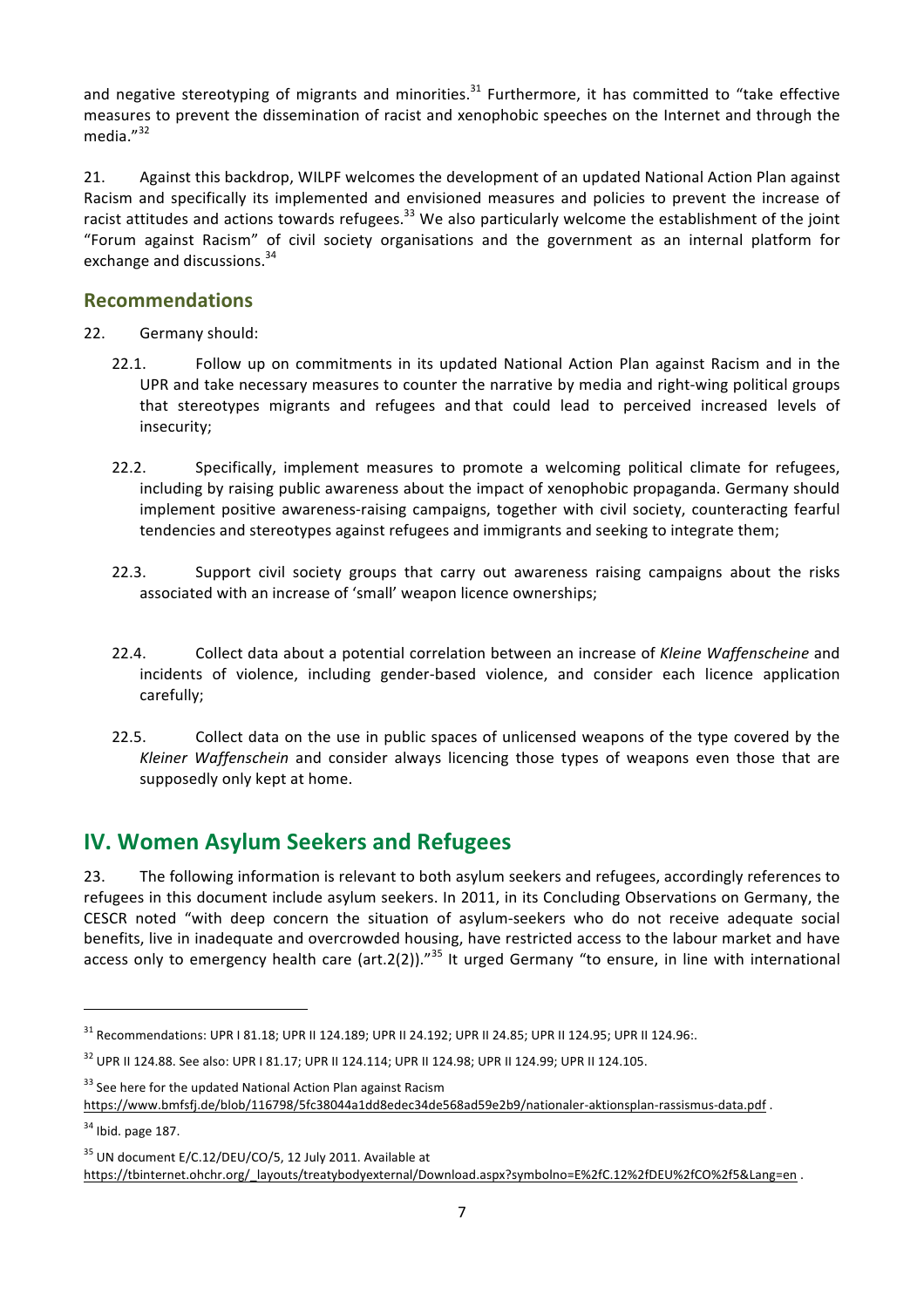standards, that asylum-seekers enjoy equal treatment in access to non-contributory social security schemes, health care and the labour market." It called on Germany "to ensure that national regulations on housing standards, particularly on overcrowding, also apply to reception centres". In 2017, the CEDAW Committee expressed its concerns regarding "reported incidents of sexual and domestic violence against women in refugee shelters by their partners, shelter staff or security staff; and the legal restrictions on their freedom, which often force them to wait several months before they can be transferred to an alternative safe shelter" in Germany. $36$ 

24. Despite Germany's commitment as per UPR II 124.75<sup>37</sup> and its commitments set out in the NAP  $1325^{38}$  refugee women face numerous forms of gender-based violence. Refugee centres are typically overcrowded, often with no sex-separated toilet facilities, no separate housing and lack of proper locks, which has led to many cases of sexual assaults. For instance, a 2017 report by IRIN (formerly Integrated Regional Information Networks) indicates that women in refugee camps in Berlin face grossly inadequate protection from sexual and gender-based violence. According to the report, "minimum standards are not legally binding and rarely enforced or monitored [and] dozens of women [...] experienced sexual harassment, a lack of support, and reported living in fear of being assaulted."  $39$ 

25. In 2016, the German government introduced minimum standards for the protection of women in refugee accommodation centres, which include gender-sensitive analysis such as calling in trained specialist advisors in case of sexual violence.<sup>40</sup> The guidelines include a code of conduct for shelter staff as well as training in violence recognition and prevention. However, the standards are not legally binding and an investigation from 2017 found that they are rarely enforced or monitored and have done little to improve the safety of female residents.<sup>41</sup> Furthermore, cases of gender-based violence remain largely underreported as female refugees are hesitant to report incidences of sexual assault. This is partly due to their inexperience with regards to the German legal system, and partly due to the fact that the likelihood of reporting is further diminished when the perpetrators are family members or security guards working at the centres.<sup>42</sup>

26. In 2017, WILPF Germany spoke to some women and men refugee activists, who themselves had to live in refugee camps in Berlin for more than a year. Whilst they appreciated the existence of so-called *Frauenhäuser* (women's houses) for women refugees to go if they have suffered from violence, interviewees highlighted that many women do not know about their existence due to a lack of information and language barriers<sup>43</sup> and that sometimes, *Frauenhäuser* do not have sufficient capacities to take in all the women in need of protection.

 $36$  See CEDAW/C/DEU/CO/7-8, paragraph 26 (d). Available at:

https://tbinternet.ohchr.org/\_layouts/treatybodyexternal/Download.aspx?symbolno=CEDAW/C/DEU/CO/7-8&Lang=En .

<sup>&</sup>lt;sup>37</sup> UPR II 124.75: "Continue its efforts in combatting discrimination of women, particularly in its public policies for immigrant women and refugee women as well as those belonging to minorities, which CEDAW pointed out may be subject to multiple forms of discrimination in respect of education, health, employment and social and political participation (Paraguay)".

<sup>&</sup>lt;sup>38</sup> See page 22: "Advocate for women and girls to receive better protection from sexual and gender-specific violence both in their countries of origin and in contexts of displacement, and for survivors to have access to medical, psychological and legal support." "Support for the development and dissemination of sensitisation campaigns in situations of displacement (camp / non- camp, refugees and internally displaced persons) on gender- specific violence, especially for men and boys."

 $39$  For more information, see IRIN (2017), "Women refugees at risk of sexual assault in Berlin shelters". Available at: https://www.irinnews.org/investigations/2017/05/10/women-refugees-risk-sexual-assault-berlin-shelters . 

<sup>40</sup> https://www.bmfsfj.de/blob/113620/90c9798c71d5e12918850c50fbc2f3cb/schutzkonzept-mindeststandards-unterkuenfte-engldata.pdf . 

<sup>41</sup> https://www.irinnews.org/investigations/2017/05/10/women-refugees-risk-sexual-assault-berlin-shelters. 

<sup>&</sup>lt;sup>42</sup> https://www.hertie-school.org/the-governance-post/2017/04/strangers-strange-land-experience-female-refugees-germany/.

 $43$  For instance, interviewees reported that the hotline for Frauenhäuser requires the women to find somebody who speaks fluent German for translation. English is not enough.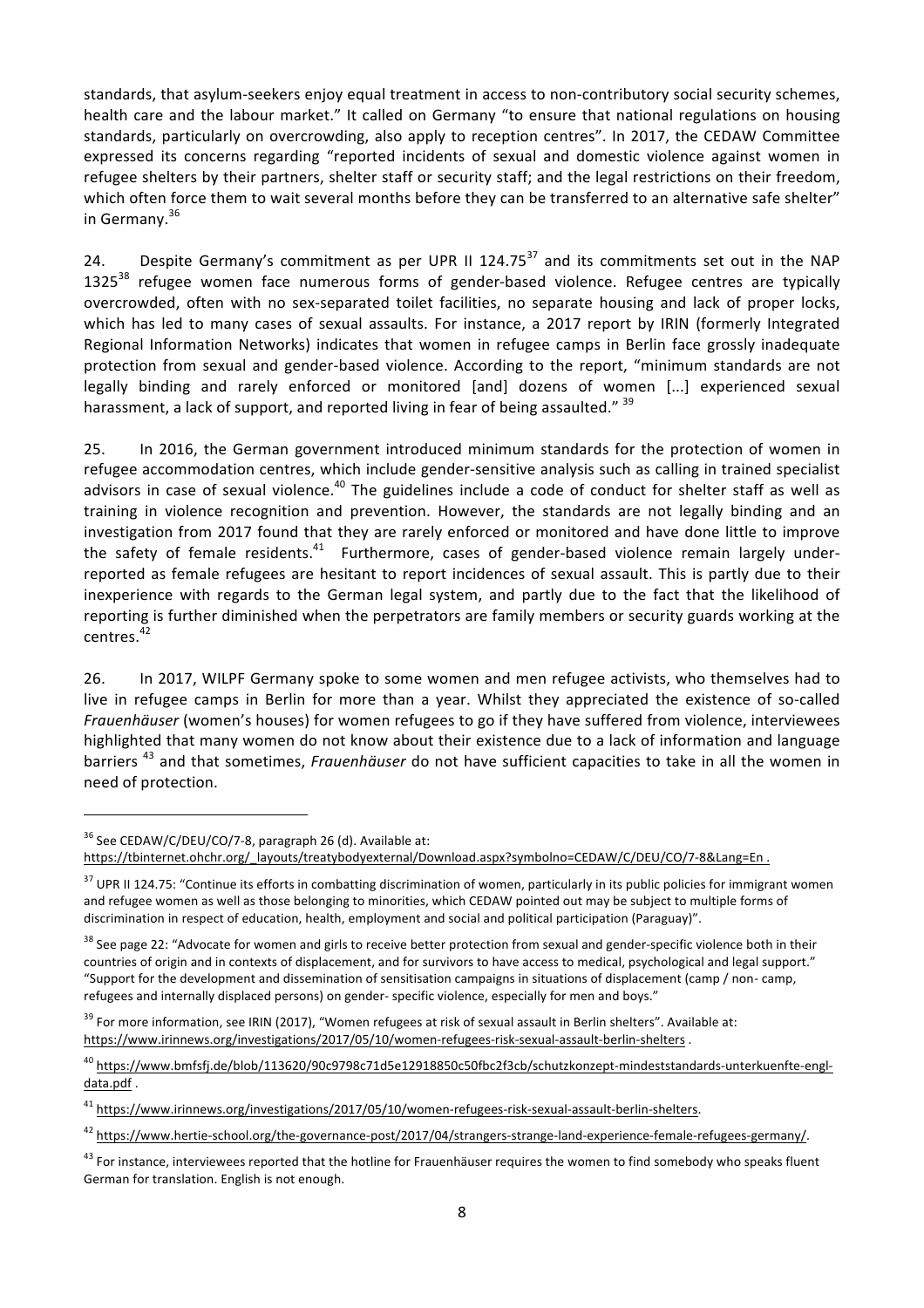27. They confirmed sexual harassment in Berlin's refugee camps being common. They noted that often. security guards are of the same cultural background as refugee women and if women decide to abandon traditions and practices from their country of origin, they may not only face violence by their own family members, but also by security guards. The interviewees also noted that even if the police are called, cases of gender-based violence perpetrated by security forces are being dropped due to language barriers and a supposed lack of witnesses.

28. Berlin's LAF (*Landesamt für Flüchtlingsangelegenheiten*, County Office for Matters relating to Refugees) has put in place a control mechanism by which office representatives announce their visit to camps in advance, and question few refugees living in that camp about their living conditions. WILPF Germany was told that sometimes, language barriers and security guards' denial of any wrongdoing result in a lack of accountability. The fact that refugees have to continue living in the same camp and have to see the same security guards every day may also prevent them from reporting any abuses against them.

Refugee activists have also highlighted the absurd securitisation of refugee camps that are exclusively for women and children. According to one interviewee, who stayed in the refugee camp *Rathaus Friedenau* in Berlin, for 400 individuals there were less than ten social workers and teachers, while there were 70 security guards, with 50 of them present at any given shift. She highlighted the stressful and often re-traumatising impact that the presence of security men can have on women coming from highly violent, repressive and volatile conflict settings.

29. In its 2017 submission for the UPR of Germany, the *Deutsches Institut für Menschenrechte* (German Institute for Human Rights) stated that the measures introduced by the Federal Government to protect asylum seekers from violence in refugee accommodation facilities was financed until the end of 2017 and that implementation of such measures would only in part be complete by then. It stressed that "genuinely sustainable implementation of the extensive measures set out in the concepts within the segments cooperation, underlying conditions, risk management, staff development, as well as monitoring and evaluation, calls for a statutory basis for the concepts and further financing of the initiative."<sup>44</sup>

30. In the context of the UPR, Germany has committed to "continue its efforts in combatting discrimination of women, particularly in its public policies for  $[...]$  refugee women  $[...]$ , which  $[...]$  may be subiect to multiple forms of discrimination in respect of education, health, employment and social and political participation".<sup>45</sup> Nevertheless, health care provisions are often restricted to emergency care of acute diseases. The provision of emergency post-rape care, including post-exposure prophylaxis, antibiotics, and emergency contraception has been reported to be at the discretion of individual hospitals.  $46$ 

31. Furthermore, many policy prescriptions towards improving the lives of female refugees tend to treat them solely as victims who require protection, without actively engaging them in the discourse on refugee policies.<sup>47</sup> Strikingly, those camps where refugee women have been consulted in the design and implementation of protection strategies are much safer. <sup>48</sup> From WILPF Germany conversations with refugee

 $44$  The German Institute for Human Rights (October 2017), "Third Review of Germany under the Universal Periodic Review of the Human Rights Council",, paragraph 20. Available at: https://www.institut-fuer-

menschenrechte.de/fileadmin/user\_upload/Publikationen/Weitere\_Publikationen/DIMR\_UPR-Bericht\_2017\_Englisch.pdf .

<sup>&</sup>lt;sup>45</sup> UPR II 124.75: "Continue its efforts in combatting discrimination of women, particularly in its public policies for immigrant women and refugee women as well as those belonging to minorities, which CEDAW pointed out may be subject to multiple forms of discrimination in respect of education, health, employment and social and political participation (Paraguay)".

 $46$  Women's Refugee Commission (2016), "Falling through the Cracks – Refugee Women and Girls in Germany and Sweden". Available at: http://www.refworld.org/pd d/56ef98954.pdf.

<sup>&</sup>lt;sup>47</sup> https://www.hertie-school.org/the-governance-post/2017/04/strangers-strange-land-experience-female-refugees-germany/.

<sup>48</sup> http://www.womenpeacesecurity.org/resource/statement-unsc-sexual-violence-open-debate-may-2017/.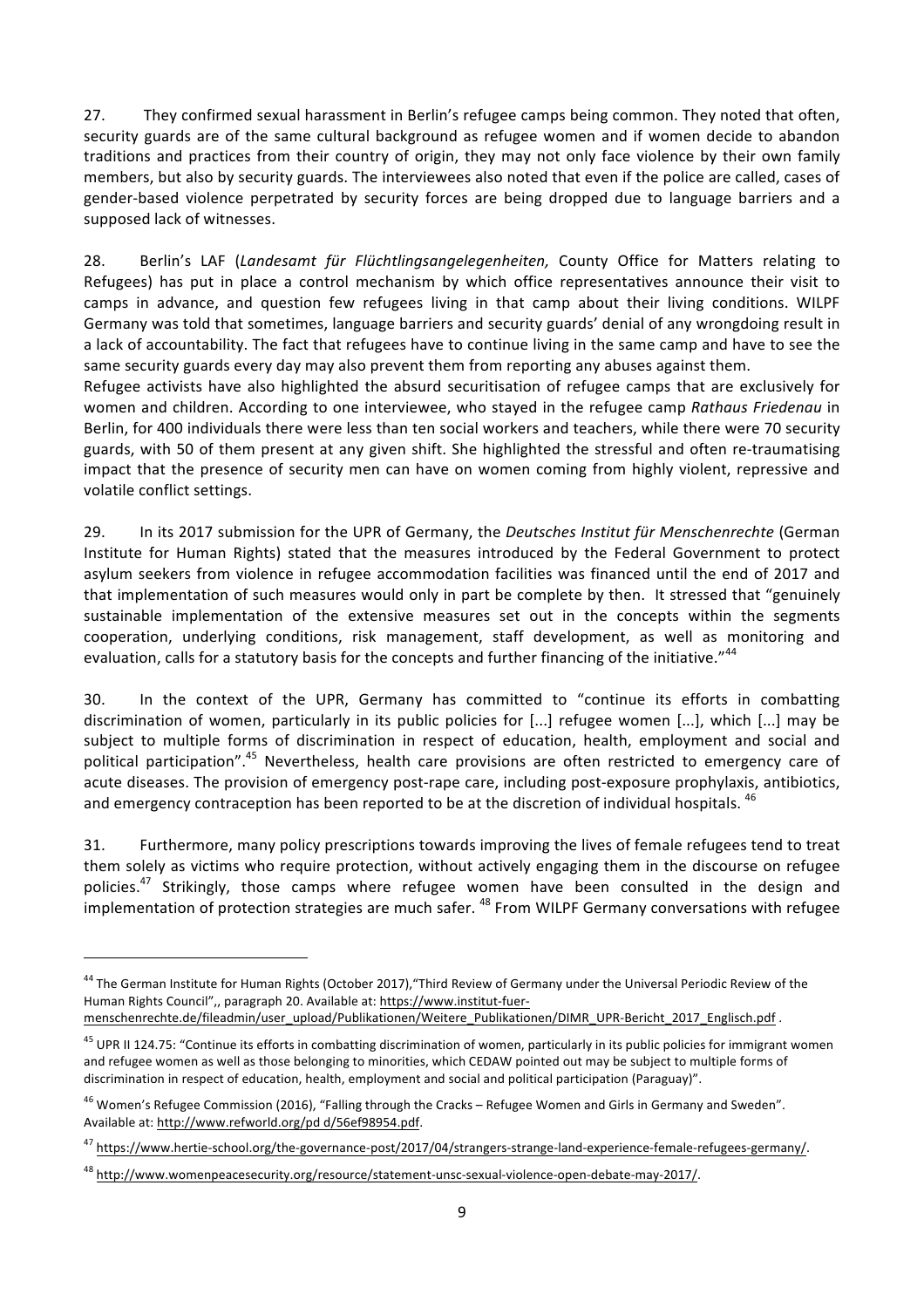activists, it is also clear that more projects and language courses have to be in place to increase women refugee's participation in protection strategies and other decision-making processes. In its Human Rights Report 2017, the *Deutsches Institut für Menschenrechte* reported that "restricted access to language courses and the labour market works to delay the process of building a life in Germany."<sup>49</sup>

32. In July 2018, the minister of interior introduced his "Masterplan Migration". The plan seeks to deport refugees, who were denied asylum, more quickly. Amongst others, the plan envisions 'decision centres' (Ankerzentren), where asylum seekers would be held until a decision is made. <sup>50</sup> The UN High Commissioner for Refugees has criticised the underlying tone of the document that focuses on the intensification of administration and asylum applications and neglects the most important factor: the human being.<sup>51</sup>

33. In 2016, the European Parliament's Committee on Women's Rights and Gender Equality put forth a report calling for gender-sensitive processing mechanisms for female refugees. <sup>52</sup> The CESCR has recognised the vulnerability of women and girl migrants and refugees to gender-based violence.<sup>53</sup> General Recommendation 32 by the CEDAW Committee also addresses gender- related dimensions of refugees and highlights state parties' obligations "to prevent and investigate acts of discrimination against women that are perpetrated by non-State actors, to prosecute and adequately punish perpetrators of such acts and to provide reparations to women who are victims of discrimination".  $54$  As per UPR II 124.196, Germany also committed to "take into consideration the full spectrum of international refugee and human rights law and standards when considering issues related to asylum seekers."<sup>55</sup> Germany is a state party to the Istanbul Convention, which requires the development of gender-sensitive reception procedures and support services for asylum- seekers as well as gender guidelines and gender- sensitive asylum procedures.  $^{56}$ 

#### **Recommendations**

34. Germany should:

 

34.1. Guarantee access to justice for refugee women and collect disaggregated data on incidents of gender-based violence against women refugees, including by adopting a global compact for safe, orderly and regular migration with gender equality at its core;

http://docstore.ohchr.org/SelfServices/FilesHandler.ashx?enc=4slQ6QSmlBEDzFEovLCuW1AVC1NkPsgUedPlF1vfPMJbFePxX56jVyNB wivepPdlEe4%2BUb4qsdJhuBDpCRSOwCXPjZ7VN7SXN0oRoXkZhCuB9Z73iyU35LZveUjX0d7u. 

 $54$  UN Index CEDAW/C/GC/32, paragraph 8.

 $49$  See Executive Summary of the report "Development of the Human Rights Situation in Germany July 2016 – June 2017", page 5.Available at: https://www.institut-fuer-

menschenrechte.de/fileadmin/user\_upload/Publikationen/Menschenrechtsbericht\_2017/Human\_Rights\_Report\_2017\_Short\_versio n.pdf

<sup>50</sup> http://www.deutschlandfunk.de/sicherheits-und-migrationspolitik-seehofer-kuendigt.1939.de.html?drn:news\_id=864378.

<sup>51</sup> https://www.zeit.de/news/2018-07/10/deutschland-unhcr-reagiert-mit-skepsis-auf-seehofers-masterplan-10140207. 

<sup>52</sup> http://www.europarl.europa.eu/sides/getDoc.do?pubRef=-%2f%2fEP%2f%2fTEXT%2bREPORT%2bA8-2016- 0024%2b0%2bDOC%2bXML%2bV0 %2f%2fEN&language=EN. 

<sup>53</sup> See CESCR statement on the "Duties of States towards refugees and migrants under the International Covenant on Economic, Social and Cultural Rights", March 2017. Available at:

<sup>&</sup>lt;sup>55</sup> UPR II 124.196: "Take into consideration the full spectrum of international refugee and human rights law and standards when considering issues related to asylum seekers (Brazil)".

<sup>&</sup>lt;sup>56</sup> Council of Europe Treaty Series – No. 210, Council of Europe Convention on preventing and combating violence against women and domestic violence. Article 60 (3).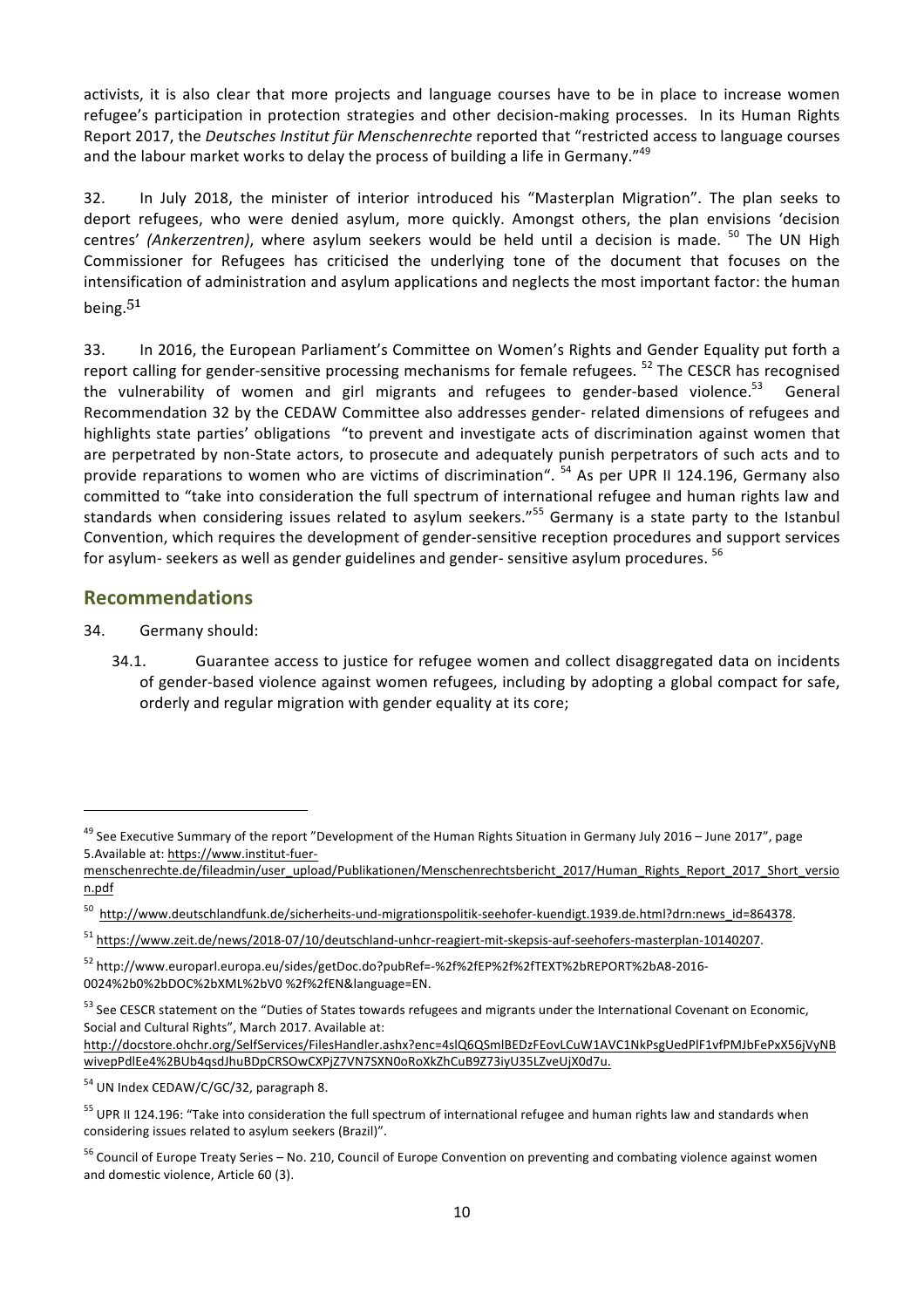- 34.2. Implement or improve a mechanism by which the LAF<sup>57</sup> or comparable entities deploy more regular control visits in refugee camps. Those visits should be unannounced and accompanied by a translator, so as to facilitate any reporting of gender-based violence;
- 34.3. Ensure the widespread dissemination and translation of information to women refugees about the existence of *Frauenhäuser* and other initiatives providing protection to refugee women, as well as on women's rights and gender equality through, inter alia, workshops and language and integration courses and increase the financial support to *Frauenhäuser* and similar initiatives;
- 34.4. Train all security staff in refugee reception centres on gender, the protection of women from gender-based violence, and about their key responsibility to abdicate from perpetuating patriarchal gender stereotypes and ensure that refugee women, who have come to Germany by themselves or only with their children, can live in women-only facilities with trained women-only security staff;
- 34.5. Guarantee full access to sexual and reproductive health and rights, including access to safe abortion, allocate additional resources to healthcare provision as a matter of urgency and ensure comprehensive and adequately resourced programmes to address the unmet short- and long-term health needs of women refugees, including psychosocial and trauma counselling;
- 34.6. Ensure the involvement of female refugees in policy-making that affect them and greater representation of female refugees in organisations that work on refugee-related issues in order to improve the security and comprehensiveness of services provided to refugees. Increase availability of language courses to remove any language barriers;
- 34.7. Increase efforts to mainstream the WPS Agenda in domestic policies, particularly with respect to women refugees in Germany, including by promoting policy coherence in the implementation of Sustainable Development Goals (SDGs), particularly SDGs 5.2 on gender-based violence, 16.4 on arms, and 17.14 on policy coherence.

## Appendix: Germany's International Human Rights Obligations as a **Member State of International Bodies**

35. Germany does not cease to be bound by its human rights obligations when it acts as a member of an international institution. Whilst the states implementing austerity measures bear the primary responsibility for the guarantee of all human rights, Germany, as a member state of the International Monetary Fund (IM) and the European Union (EU), has an international responsibility for violations of economic and social rights and non-discrimination in other countries under the doctrine of extraterritorial obligations.

36. The European Court of Human Rights (ECtHR) has confirmed that acting within, or in accordance with, a decision of an international organisation cannot justify violations of Germany's obligations under human rights law.<sup>58</sup> It furthermore held in the case Richard Waite and Terry Kennedy v. Germany that it would be incompatible with the purpose and object of the Convention if Germany, as part of the Contracting States who have established an international organisation, were absolved from its responsibility under the Convention in relation to the field of the organisation's activity. $59$ 

<sup>&</sup>lt;sup>57</sup> Landesamt für Flüchtlingsangelegenheiten, County office for matters relating to refugees.

<sup>58</sup> Al-Dulimi and Montana Management Inc. v. Switzerland (Application no. 5809/08, ECtHR, GC, 21 June 2106) – violation ECHR, Article 6 on the right of access to a court).

 $59$  Richard Waite and Terry Kennedy v. Germany, ECHR, 18 February 1999, paragraph 67.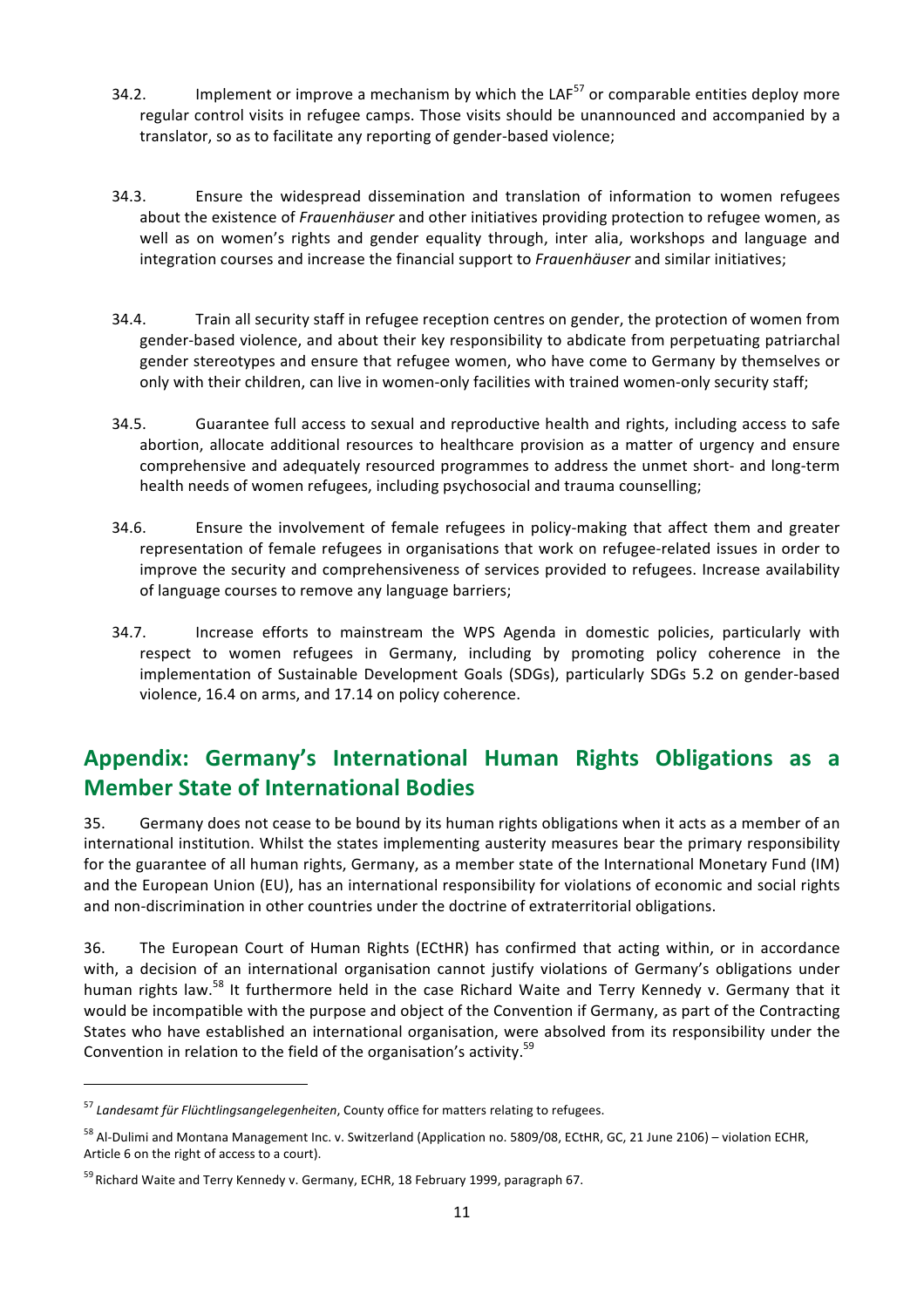37. This judgment was cited by the International Law Association in support of its view that: "States cannot evade their obligations under customary law and general principles of law by creating an [international organisation] that would not be bound by the legal limits imposed upon its Member States." $60$ Therefore, Germany cannot avoid responsibility by vesting competence for a specific policy area in an international organisation, and then having the organisation commit a breach of the State's international obligations. 

38. The Maastricht Principles on Extraterritorial Obligations of States in the area of Economic, Social and Cultural Rights similarly confirm that Germany should "ensure that [its] own national [obligations] on economic, social and cultural rights [...] are not ignored when the very same state, headed by the very same government, is representing a multilateral organisation"<sup>61</sup> and that International Financial Institutions (IFIs) should "correct their policies and practices so that they do not result in deprivation of economic, social and cultural rights."<sup>62</sup>

39. In addition to being party to the International Covenant on Economic, Social and Cultural Rights, Germany is also party to among other human rights treaties, the Convention on the Elimination of All Forms of Discrimination Against Women (CEDAW). There is no provision for derogation in either the ICESCR or CEDAW, emphasising their continued applicability.

40. For member states of IFIs and other international bodies such as the EU, the application of their continuing human rights obligations is extra-territorial. Various bodies have emphasised the extra-territorial applicability of the human rights treaties including the International Court of Justice, $^{63}$  the Human Rights Committee,<sup>64</sup> the CEDAW Committee,<sup>65</sup> the CESCR,<sup>66</sup> and the Independent Expert on the effects of foreign debt $67$ 

<u> 1989 - Johann Stein, fransk politiker (d. 1989)</u>

<sup>64</sup> See, for instance, UN Index CCPR/C/DEU/CO/6, Concluding Observations on Germany, paragraph 16 and UN Index A/50/40, Report of the Human Rights Committee, 1994, paragraph 284.

 $^{60}$  International Law Association, Committee on the Accountability of International Organisations, Final Report, Berlin, 2004.

 $61$  See WILPF (2017), "A Feminist Perspective on post-conflict Restructuring and Recovery. The Case of Bosnia and Herzegovina", page 35. Available at: http://wilpf.org/wpcontent/uploads/2017/08/Feminist-political-economy-ENG-FINAL.pdf.

 $62$  Ibid.

<sup>63</sup> See for instance: ICJ 21 June 1971, Legal Consequences for States of the Continued Presence of South Africa in Namibia (Advisory Opinion), ICJ Reports 1971, paragraph 118.

See also: In Georgia v. Russian Federation, a pending case initiated by Georgia in August 2008, the International Court of Justice has applied the "effective control" standard for determining jurisdiction under human rights treaties. In its decision on provisional measures in the case, the ICJ held that the Convention on the Elimination of All Forms of Racism (CERD) applies beyond the territorial jurisdictions of states parties. See Sarah H. Cleveland (2010), "Embedded International Law and the Constitution Abroad", 110 COLUM. L. REV. 225.

 $65$  UN Index CEDAW/C/2010/47/GC.2 Recommendation 28 on the Core Obligations of States Parties under Article 2 of the Convention on the Elimination of All Forms of Discrimination against Women, 19 October 2010, paragraph 36; UN Index CEDAW/C/GC/30 General Recommendation No. 30 on women in conflict prevention, conflict and post-conflict situations, 18 October 2013, paragraphs 8-12.

 $^{66}$  See, for instance, UN Index CESCR/C.12/2011/1, Statement on the obligations of States Parties regarding the corporate sector and economic, social and cultural rights, 20 May 2011, paragraph 5; UN Index CESCR/C.12/GC/24, General Comment on Business and Human Rights, 10 August 2017; CESCR General Comment No.12 on the right to adequate food, paragraphs 36-39 (1999); CESCR General Comment No. 15, paragraphs 30-36 and CESCR General Comment No. 19 on the right to water, paragraphs 52-58 (2003). Concluding Observations relating to: Austria (UN Index E/C.12/AUT/CO/4), paragraphs 11-12; Belgium (UN Index E/C.12/BEL/CO/4), paragraph 22; China (UN Index E/C.12/CHN/CO/2), paragraphs 12-13; Germany (UN Index E/C.12/DEU/CO/5), paragraphs 9-11; Switzerland (UN Index E/C.12/CHE/CO/2-3).

 $67$  See, for example, UN Index A/HRC/20/23, Report of the Independent Expert on the effects of foreign debt and other related international financial obligations of States on the full enjoyment of all human rights, particularly economic, social and cultural rights to the 20<sup>th</sup> session of the UN Human Rights Council.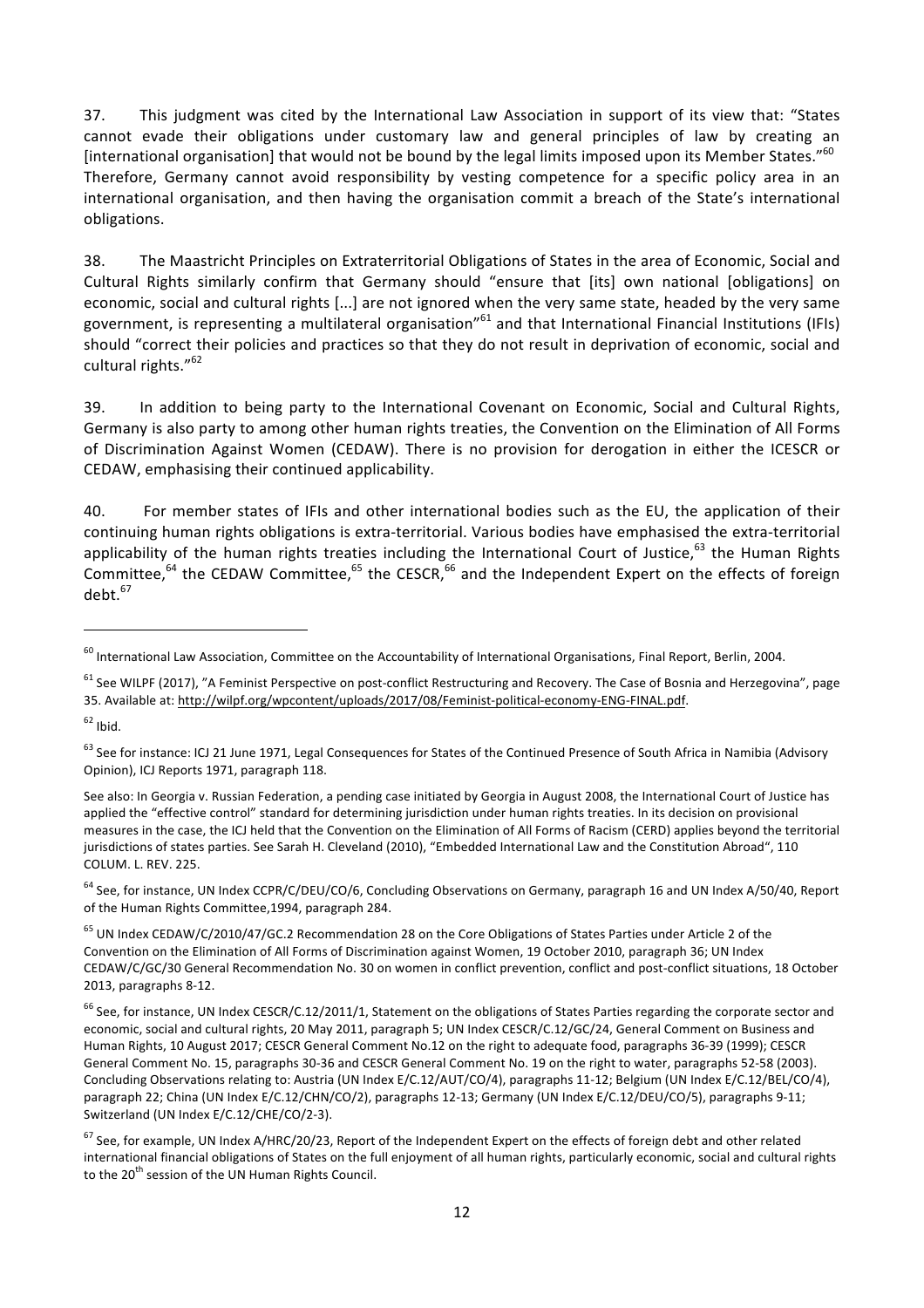41. The ICESCR makes explicit reference to the need for international cooperation and assistance in complying with state parties' obligations under the Covenant. Thus, under article 2 states parties are to take steps "individually and through international assistance and cooperation" towards realisation of the Covenant rights; article 11(1) recognises "the essential importance of international cooperation based on free consent." Article 11 (2) also asserts that states parties shall take measures individually and "through international cooperation." The CESCR has also applied the doctrine of extraterritoriality and expressed concern about the use of development assistance: "in some cases [it] has reportedly been used for activities in contravention of economic, social and cultural rights in the receiving countries". $68$ 

42. Agreeing on, or in Germany's case sometimes even pushing for, conditions or requirements imposed by the EU or the IMF as an element of financial restructuring that fail to take into account states' obligations under the ICESCR and CEDAW, negatively impacts human rights in a third state, and constitutes a violation of Germany's own human rights obligations.<sup>69</sup>

43. Various human rights bodies, including CESCR and the CEDAW Committee, have emphasised specifically the threat of austerity measures to economic and social rights and women's rights.

In line with obligations under ICESCR, the State's obligation is to move forward and there is no exception whereby any backward steps could be justified by a conflict or the need for economic stringency.<sup>70</sup> The CESCR has underscored that a policy, demanded by austerity measures or economic adjustment policies, must identify the minimum core content of the rights enshrined in the Covenant, and must ensure the protection of the core content at all times. It further highlighted that policies must not be discriminatory.<sup>71</sup>

44. Specifically, CESCR has highlighted that States parties have an obligation to adopt policies aimed at reducing the unemployment rate, in particular among women and disadvantaged and marginalized groups.<sup>72</sup> Therefore, States parties, like Germany, have an obligation not to take retrogressive steps to individuals' economic and social rights, including when providing assistance in form of conditionalities to other countries. 

45. The CEDAW Committee has echoed the emphasis that austerity measures must not be discriminatory. It considers the disproportionate impact of austerity measures on women amounts to indirect discrimination under article 1 of the Convention (discriminatory effect). For instance, in its Concluding Observations to Slovenia it noted "with concern that austerity measures, adopted in an effort to stabilize public finances, have had a detrimental and disproportionate impact on women in many spheres of

 

 $68$  Concluding Observations on the UK (UN Index: E/C.12/GBR/CO/6), paragraph 14.

 $^{69}$  In its Concluding Observations to Canada the CEDAW Committee recommended the state to "ensure that trade and investment agreements negotiated by the State party recognize the primacy of its international human rights obligations over investors' interests, so that the introduction of investor-State dispute settlement procedures shall not create obstacles to full compliance with the Convention". (CEDAW, Concluding Observations on the combined eighth and ninth periodic reports of Canada, CEDAW/C/CAN/ CO/8-9, 18 November 2016, paragraph 19). The CESCR has asserted that "failure of a State to take into account its international legal obligations regarding the right to food when entering into agreements with other States or with international organizations" (CESCR, General Comment No. 12, The Right to Adequate Food (Art. 11), 12 May 1999, paragraph 19) violates the right to food under the ICESCR. 

 $^{70}$  For more information, see WILPF (2017)"A Feminist Perspective on Post-Conflict Restructuring and Recovery. The Case of Bosnia and Herzegovina", page 32. Available at: https://wilpf.org/wp-content/uploads/2017/08/Feminist-political-economy-ENG-FINAL.pdf.

 $71$  Next to this requirement, the Committee has underscored three additional requirements that any proposed policy change should meet: The policy must be temporary and limited to the period of crisis; it must be necessary and proportionate; and the policy must encompass all possible measures, including fiscal measures, to mitigate inequalities that may arise in times of crisis. See: Letter dated 16 May 2012 from the Chair of the Committee on Economic, Social and Cultural Rights addressed to States parties to the International Covenant on Economic, Social and Cultural Rights.

 $72$  Committee on Economic, Social and Cultural Rights, General Comment No. 18 (2005) on the right to work.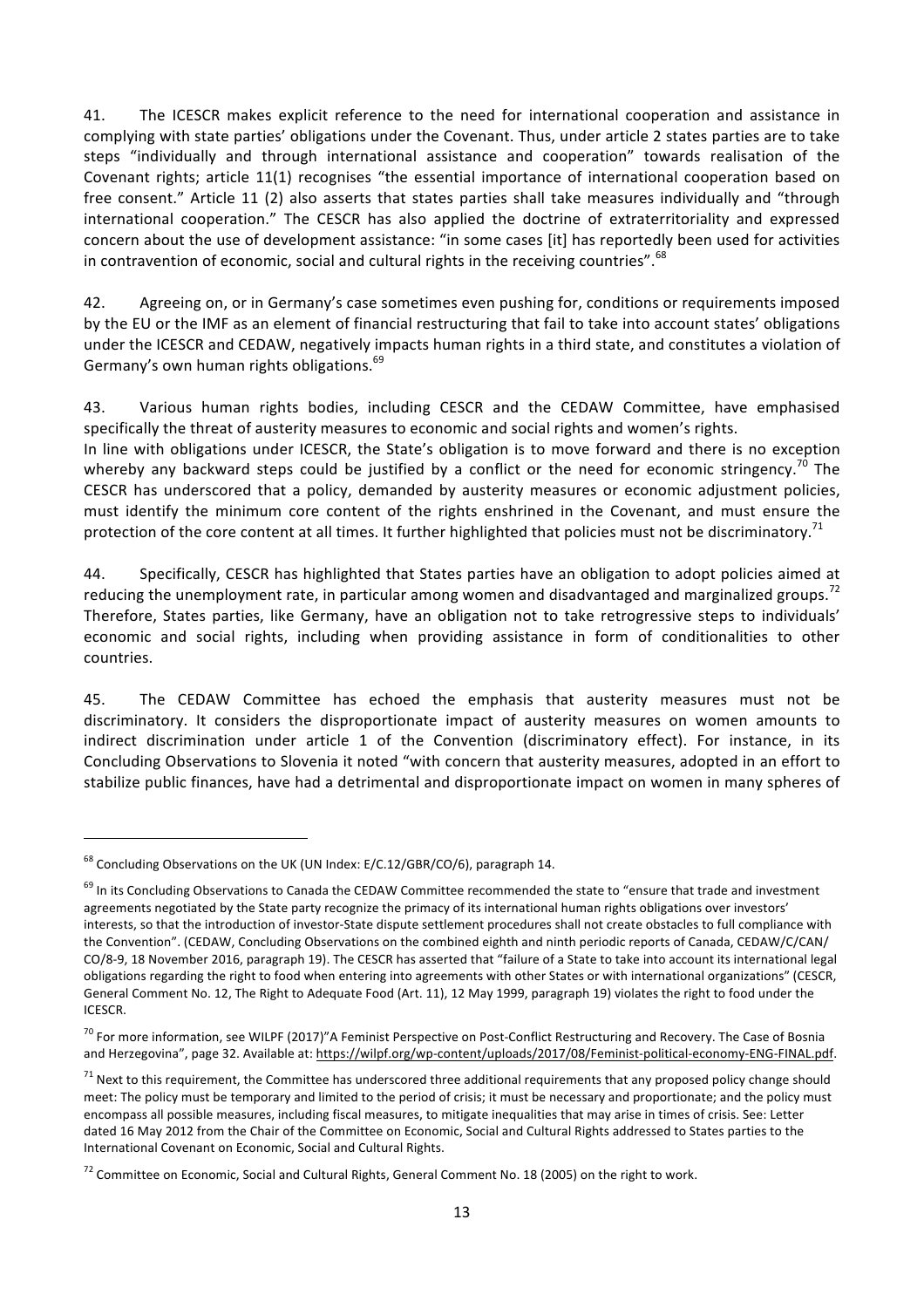life".<sup>73</sup> In its General Recommendation 35 on gender-based violence, the CEDAW Committee has stated that "significant reductions in public spending, often as part of 'austerity measures' following economic and financial crises, further weaken the state responses"<sup>74</sup> to gender-based discrimination or violence.

The UN Independent Expert on the effects of foreign debt<sup>75</sup> has stated, for example that "austerity measures" and labour market reforms have often contravened the international human rights obligations of States, eroded labour rights and resulted in the retrogression of work-related gender equality."<sup>76</sup>

46. These statements that human rights obligations must not be subordinated to economic reform or austerity programmes are consistent with the Human Rights Council's repeated affirmation that "the exercise of the basic rights of the people of debtor countries to food, housing, clothing, employment, education, health services and a healthy environment cannot be subordinated to the implementation of structural adjustment policies, growth programmes and economic reforms arising from the debt".<sup>77</sup>

<u> 1989 - Jan Samuel Barbara, margaret e</u>

 $<sup>73</sup>$  UN Index CEDAW/C/SVN/CO/5-6, Concluding Observations on the combined fifth and sixth periodic reports of Slovenia,</sup> paragraphs 33-34, 24 November 2015; UN Index CEDAW/C/GC/35, General recommendation No. 35 on gender-based violence against women, updating general recommendation No. 19, paragraph 7, 14 July 2017.

 $74$  UN Index Doc CEDAW/C/GC/35, paragraph 7.

 $75$  Full title: Independent Expert on the effects of foreign debt and other related international financial obligations of States on the full enjoyment of all human rights, particularly economic, social and cultural rights.

 $76$  Report of the Independent Expert on the effects of foreign debt and other related international financial obligations of States on the full enjoyment of all human rights, particularly economic, social and cultural rights to the 34th session of the UN Human Rights Council, UN Index: A/HRC/34/57 (27 December 2016).

<sup>&</sup>lt;sup>77</sup> See UN Index A/HRC/RES/20/10 (18 July 2012), The effects of foreign debt and other related international financial obligations of States on the full enjoyment of all human rights, particularly economic, social and cultural rights. See also UN Index A/HRC/RES/23/11 (13 June 2013), The effects of foreign debt and other related international financial obligations of States on the full enjoyment of all human rights, particularly economic, social and cultural rights.